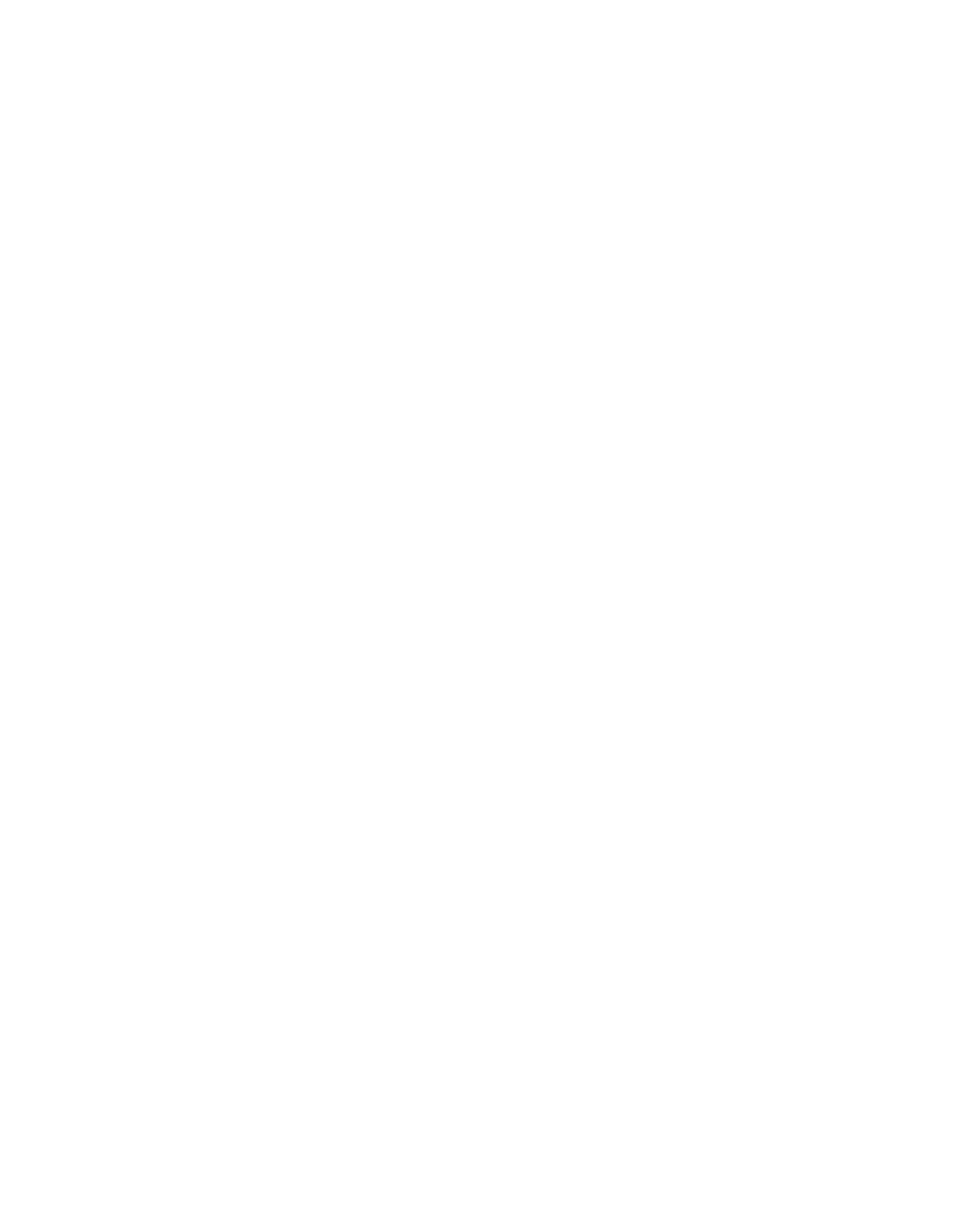# **Table of Contents**

| <b>INTRODUCTION</b>                                      | 4  |
|----------------------------------------------------------|----|
| <b>REBUILD IOWA CULTURAL HERITAGE TASK FORCE</b>         | 6  |
| <b>REBUILD IOWA CULTURAL HERITAGE RESOURCE GROUP</b>     | 8  |
| <b>EXECUTIVE SUMMARY - CULTURAL HERITAGE</b>             | 10 |
| DAMAGES AND IMPACT ON CULTURAL HERITAGE IN IOWA          | 12 |
| <b>ISSUES IN CULTURAL HERITAGE</b>                       | 15 |
| <b>CULTURAL HERITAGE RECOMMENDATIONS</b>                 | 20 |
| <b>CULTURAL HERITAGE SUPPORTING DATA AND INFORMATION</b> | 26 |
| <b>REBUILD IOWA RECORDS RETENTION TASK FORCE</b>         | 27 |
| <b>REBUILD IOWA RECORDS RETENTION RESOURCE GROUP</b>     | 29 |
| <b>EXECUTIVE SUMMARY - RECORDS RETENTION</b>             | 30 |
| <b>DAMAGES AND IMPACT ON RECORDS IN IOWA</b>             | 32 |
| <b>ISSUES IN RECORDS RETENTION</b>                       | 33 |
| <b>RECORDS RETENTION RECOMMENDATIONS</b>                 | 37 |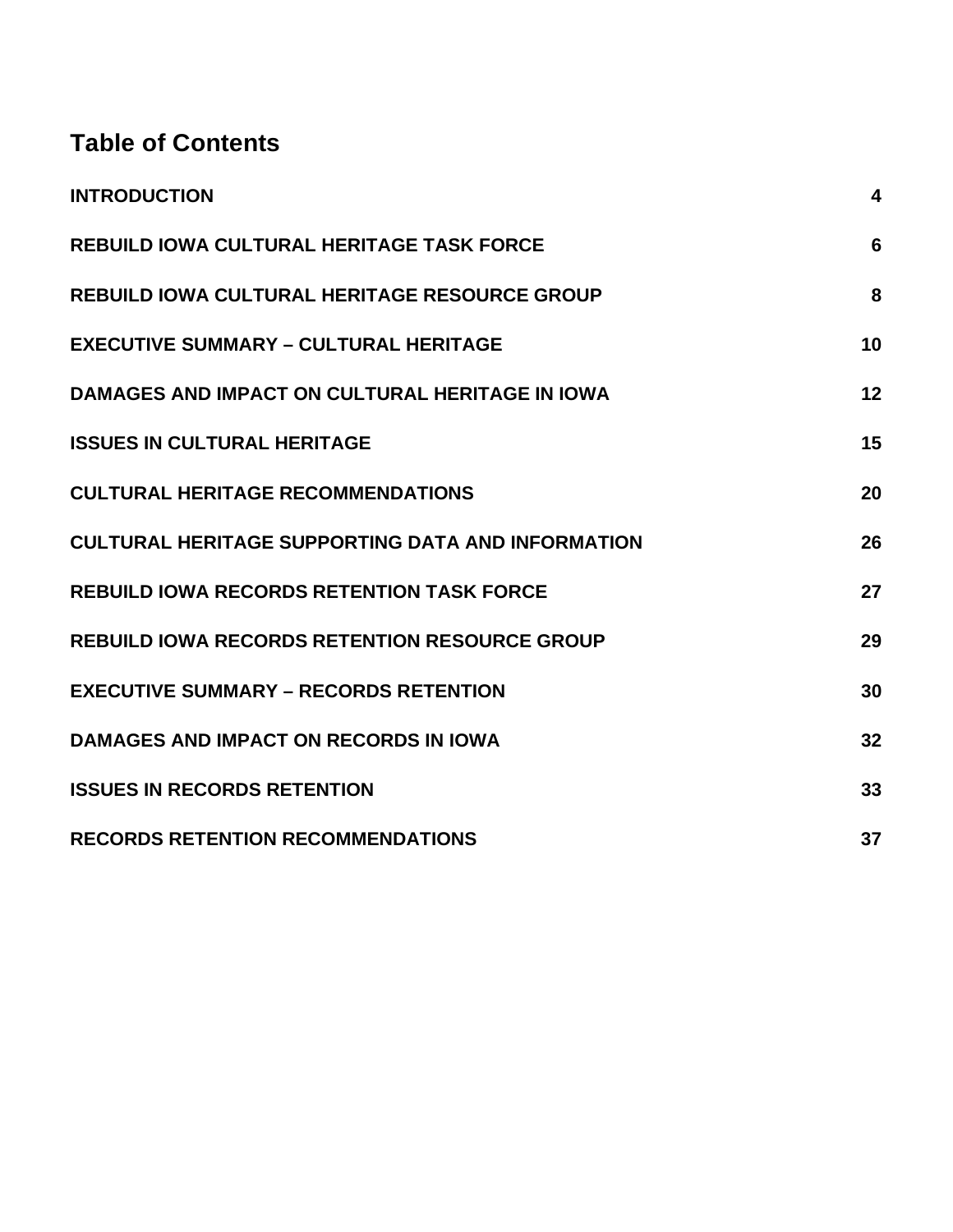## **Introduction**

The Rebuild Iowa Cultural Heritage and Records Retention Task Force respectfully submits its report to the Rebuild Iowa Advisory Commission (RIAC) for its consideration of the impacts of the tornadoes, storms, and flooding on Iowans and their cultural, historical, and arts institutions and organizations and records collections and archives. As the RIAC fulfills its obligations to guide the recovery and reconstruction of Iowa, the acknowledgement that culture and records as Iowa's identity is important, and that if these items of cultural heritage vanish from Iowa's landscape, the items that Iowans associate with their history, traditions, and sense of place also disappears.

Iowa is certainly not the only state that has experienced this type of disaster; however, many states have not recognized culture and records as critical concerns as part of the recovery and rebuilding process. When rebuilding Iowa stronger, smarter, and safer, quality of life is an important consideration for attracting new residents, making it a necessity to keep culture alive and thriving in Iowa. Additionally, the cultural arts constitute a vital economic industry, providing employment to thousands of Iowa's citizens and generating millions of dollars in local and government revenue across the state. In the case of records, these items are irreplaceable and provide important information for the daily workings of government and life in our state, and maintain vital records of Iowa's heritage and traditions.

This report provides background information on the damages incurred in Iowa from the disasters and additional context for policy and rebuilding discussions. It also offers recommendations to the RIAC for steps that might be taken to address the significant and important challenges faced by Iowa's cultural, historical, and arts institutions and organizations; individual artists and other cultural workers; and records retention entities and officials.

In the aftermath of the severe weather and its widespread damages, Iowa Governor Chet Culver established the Rebuild Iowa Office to oversee the strategic recovery efforts in Iowa and to coordinate the efforts of state agencies as they address recovery and rebuilding issues. Executive Order Seven also established the Rebuild Iowa Advisory Commission to oversee the office and to provide 45-day and 120 day reports to the Governor, Lieutenant Governor, and General Assembly on the impacts, immediate recommendations, and long-term recovery vision for the state of Iowa. Also created in Executive Order Seven are nine Task Forces to provide information and recommendations to the RIAC. The Cultural Heritage and Records Retention Task Force, one of the nine created, worked to ensure the Commission is provided, at minimum, the information required in this Executive Order. The Cultural Heritage and Records Retention Task Force split into two groups and met separately in a day-long session on July 30, 2008 to identify, prioritize, and develop recommendations for how Iowa can best address immediate and future needs for cultural institutions and organizations and records retention issues. This report is the product of the discussions, public input, information presented, and the expertise and experience of the Task Force. The report is divided into two parts, providing special focus to the different issues, priorities, and

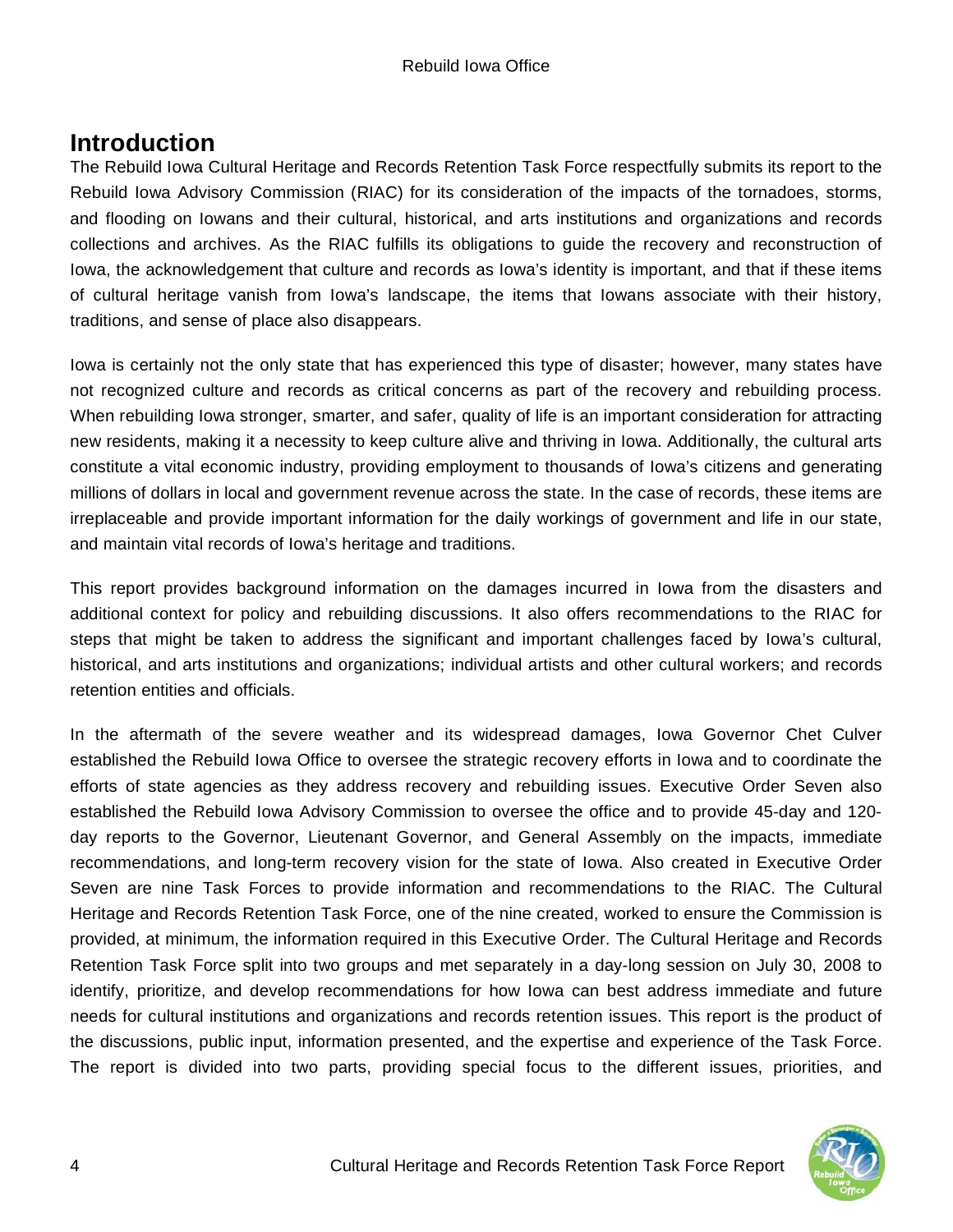recommendations for Iowa's arts, history, and culture institutions; artists and other cultural workers; and records retention and management organizations.

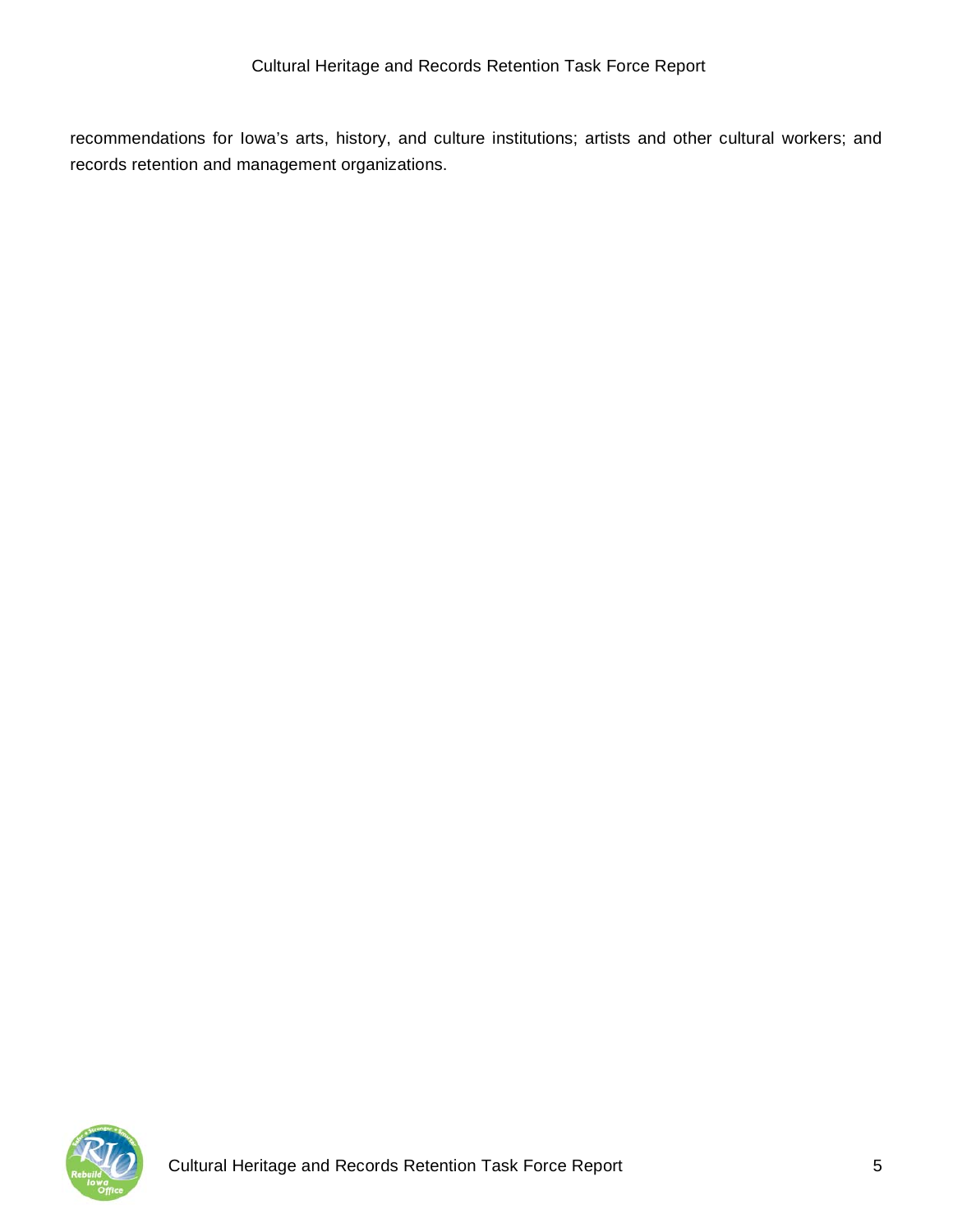# **Rebuild Iowa Cultural Heritage Task Force**

- Karris Golden, Task Force Chair, Waterloo
- Arbe Bareis, Kirkwood Community College, Cedar Rapids
- Representative Carmine Boal, Iowa General Assembly, Ankeny
- Senator Nancy Boettger, Iowa General Assembly, Harlan
- Douglas Elliott, East Central Iowa Council of Governments, Cedar Rapids
- Sam Erickson, Community Housing Initiatives, Inc., Pleasant Hill
- Jason Follett, Iowa Historical Society Board of Trustees, Ankeny
- Martha Hayes, Theatre Museum at Midwest Old Threshers, Mount Pleasant
- Michael Hayes, Poweshiek Publications/Gannett, Malcom
- John Herbert, Legion Arts, Cedar Rapids
- Laura Hoover, Amana Colonies Historical Sites Foundation, Swisher
- Senator Wally Horn, Iowa General Assembly, Cedar Rapids
- Sheriffa Jones, Iowa Lakes RC&D, Spencer
- Jim Kern, Brucemore, Inc., Cedar Rapids
- Rose Middleton, John Deere, Waterloo
- Representative Helen Miller, Iowa General Assembly, Fort Dodge
- Thomas Moore, African American Museum and Cultural Center of Iowa, Hiawatha
- Bob Neymeyer, Grout Museum District, Parkersburg
- Joseph Nolte, Fort Des Moines Museum and Education Center, Des Moines
- Sue Olson, National Czech and Slovak Museum and Library, Cedar Rapids
- Cyndi Pederson, Iowa Department of Cultural Affairs, Des Moines

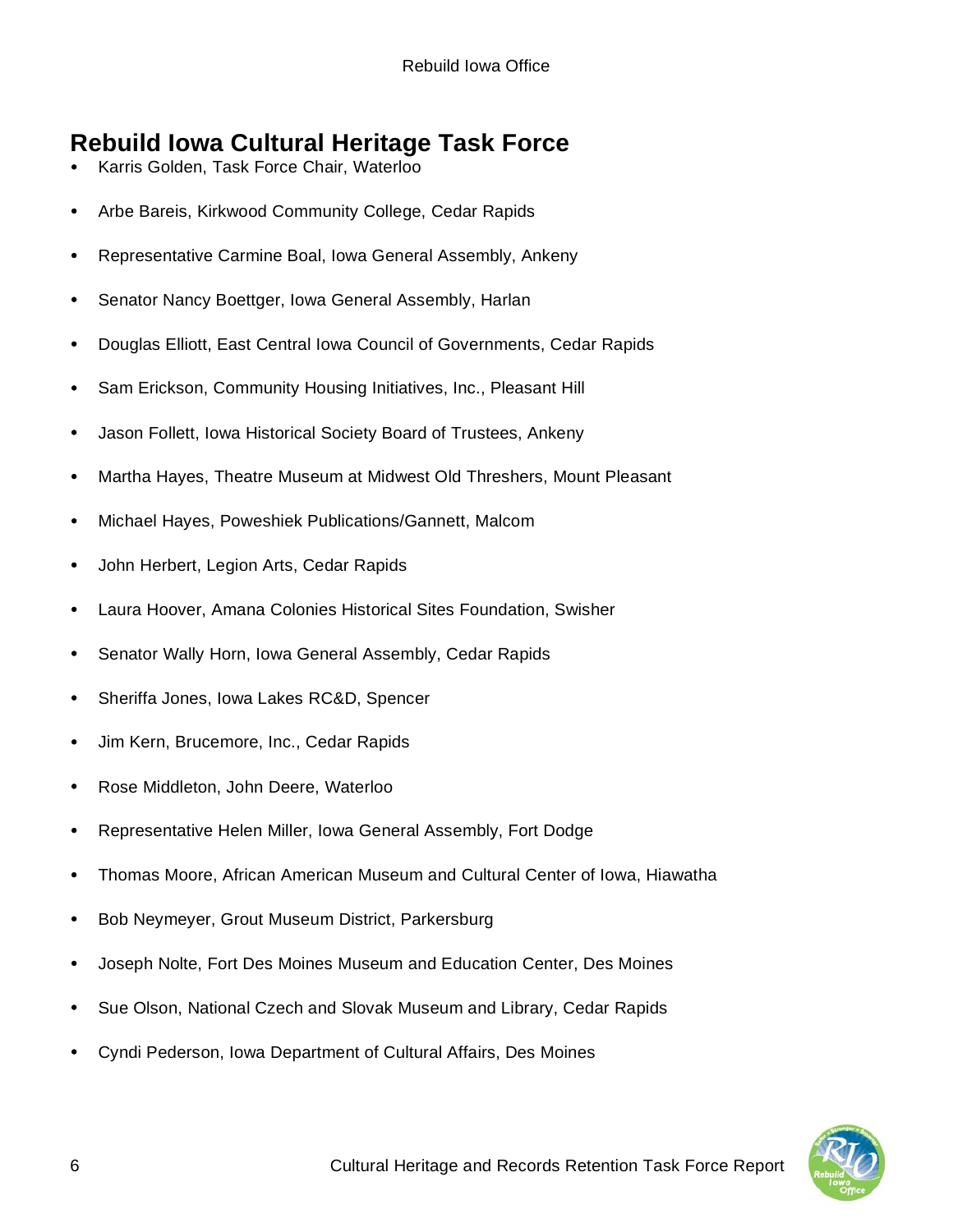- Steven Peters, VenuWorks, Ames
- Tom Smull, Iowa Cultural Coalition, Des Moines
- Timothy Weitzel, Historic Preservation Consultant and Photographer, Iowa City
- Inkyung Westfall, City of Council Bluffs, Council Bluffs
- Sandi Yoder, Iowa Museum Association, West Des Moines

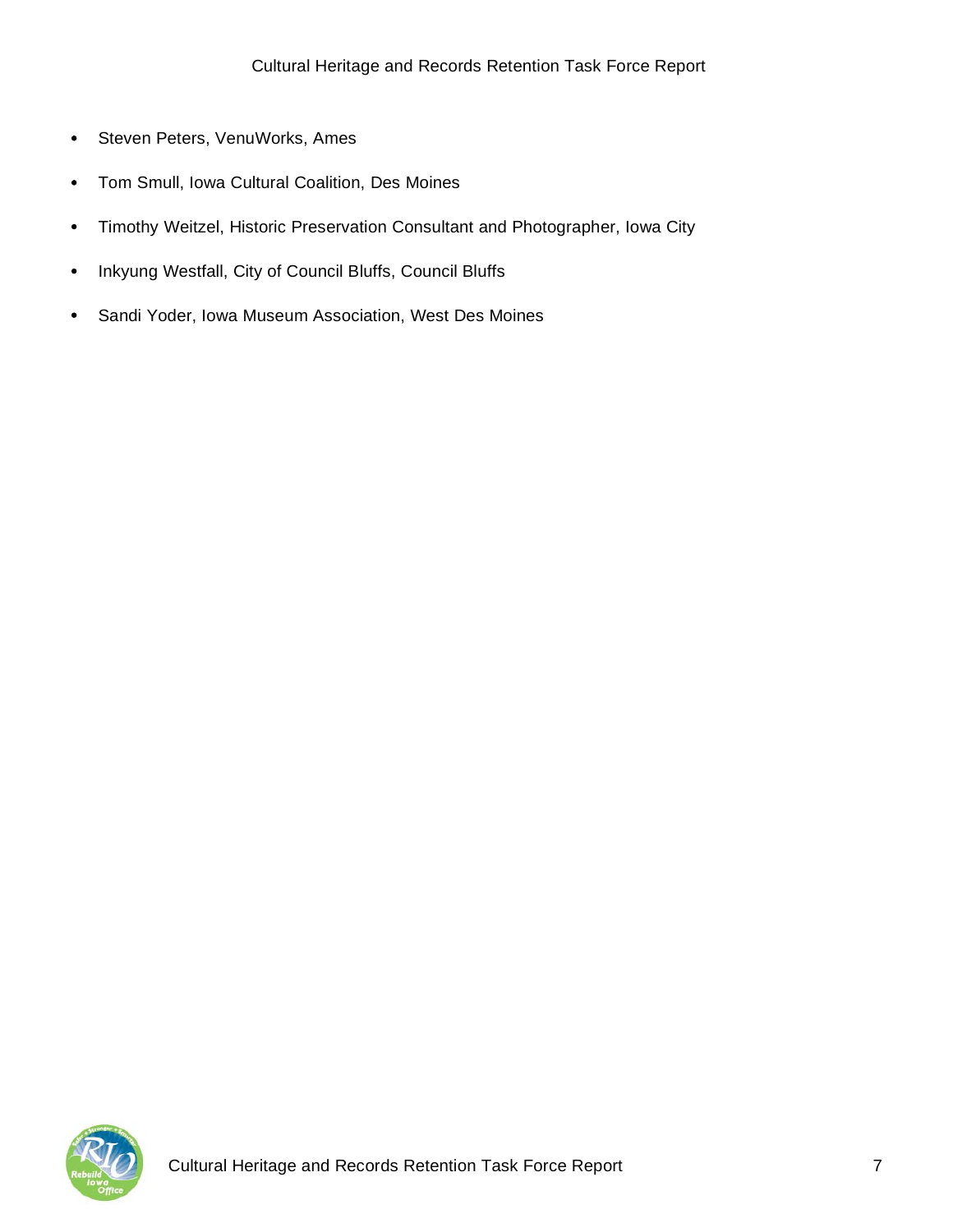# **Rebuild Iowa Cultural Heritage Resource Group**

- Tricia Bender, Office of the State Archaeologist, Coralville
- David Bernstein, State Steel, Sioux City
- Jim Cross, Mitchell County Historical Society, Riceville
- Todd Garner, Substance Architecture, Des Moines
- Kathy Gourley, State Historical Society of Iowa, Des Moines
- Janet Green, East Des Moines Chamber of Commerce, Des Moines
- Sue Grosboll, University of Northern Iowa Museums, Cedar Falls
- Gordon Hendrickson, State Historical Society of Iowa, Clive
- Wendi Laake, Generations AAA, Davenport
- Barbara Mitchell, State Historical Society of Iowa, Johnston
- Russell Novotny, Virtual Interactive Families, Cedar Rapids
- Scott Ourth, Warren County Board of Supervisors, Ackworth
- Ned Ratekin, University of Northern Iowa, Cedar Falls
- Ryan Russell, Limo Link, Inc. and Brucemore volunteer, Cedar Rapids
- Roderick Scott, Iowa Historic Preservation Alliance, Iowa Falls
- Rob Smith, Architects Smith Metzger, Des Moines
- Mary Sundet Jones, Iowa Arts Council, Cedar Rapids
- John Swanson, Science Station, Cedar Rapids
- Jerome Thompson, State Historical Society of Iowa, Des Moines

Task Force members were drawn from an all-volunteer pool of Iowans who expressed interest in serving the state. The response was overwhelming, with many more individuals volunteering than could be

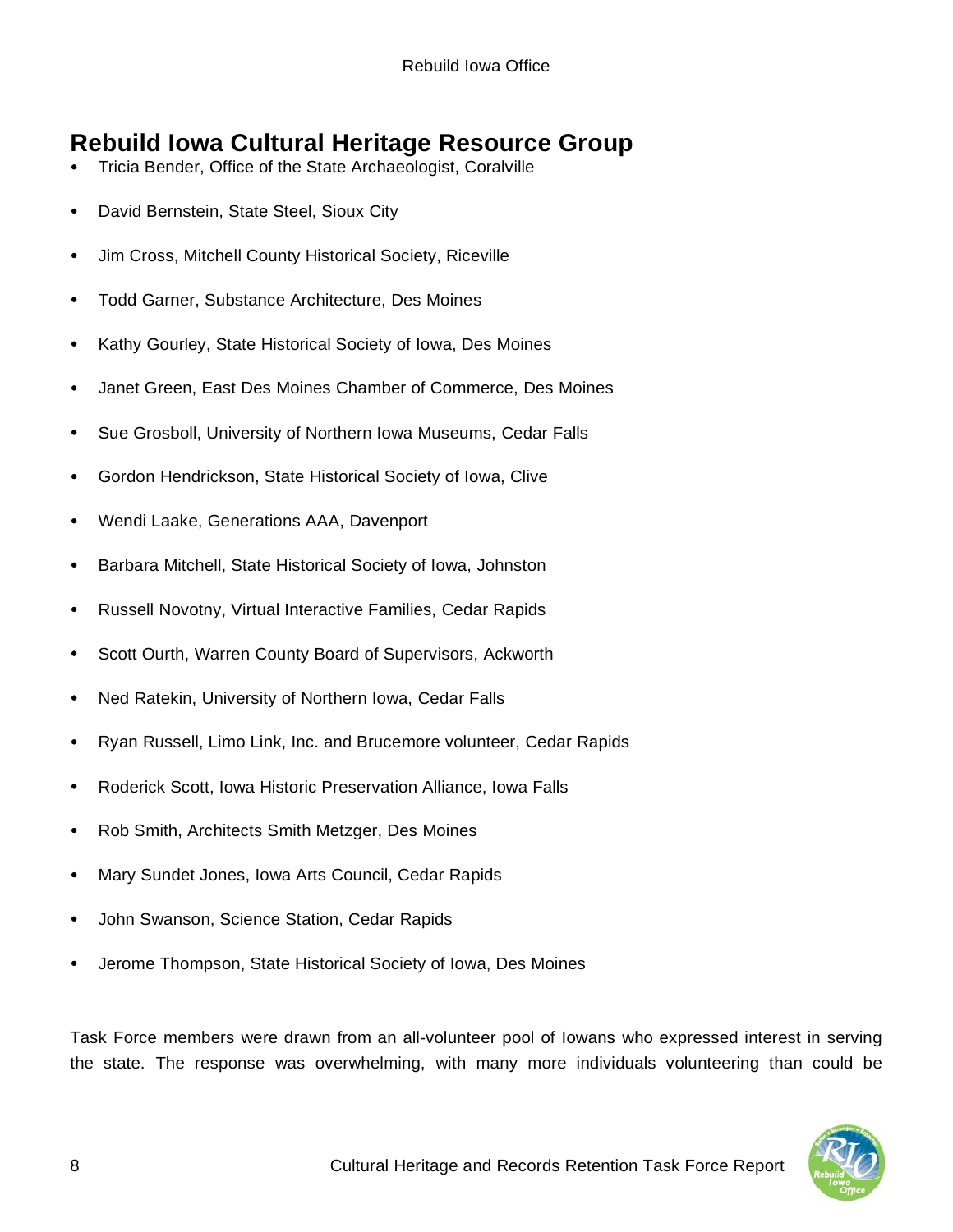accommodated in the balance of a deliberative Task Force body. Rather than turn away volunteers who brought with them experience and expertise, each Task Force welcomed those volunteers to a Resource Group which participate in the meetings through offering presentations, specialized information, and additional input and ideas for rebuilding Iowa.

Rebuild Iowa Office staff supporting the work of the Cultural Heritage and Records Retention Task Force are Aaron Todd, Emily Hajek, and Mary Jane Olney.

In support of the Rebuild Iowa effort, Task Force facilitation, staffing, and report development services were provided by State Public Policy Group (SPPG), Des Moines.

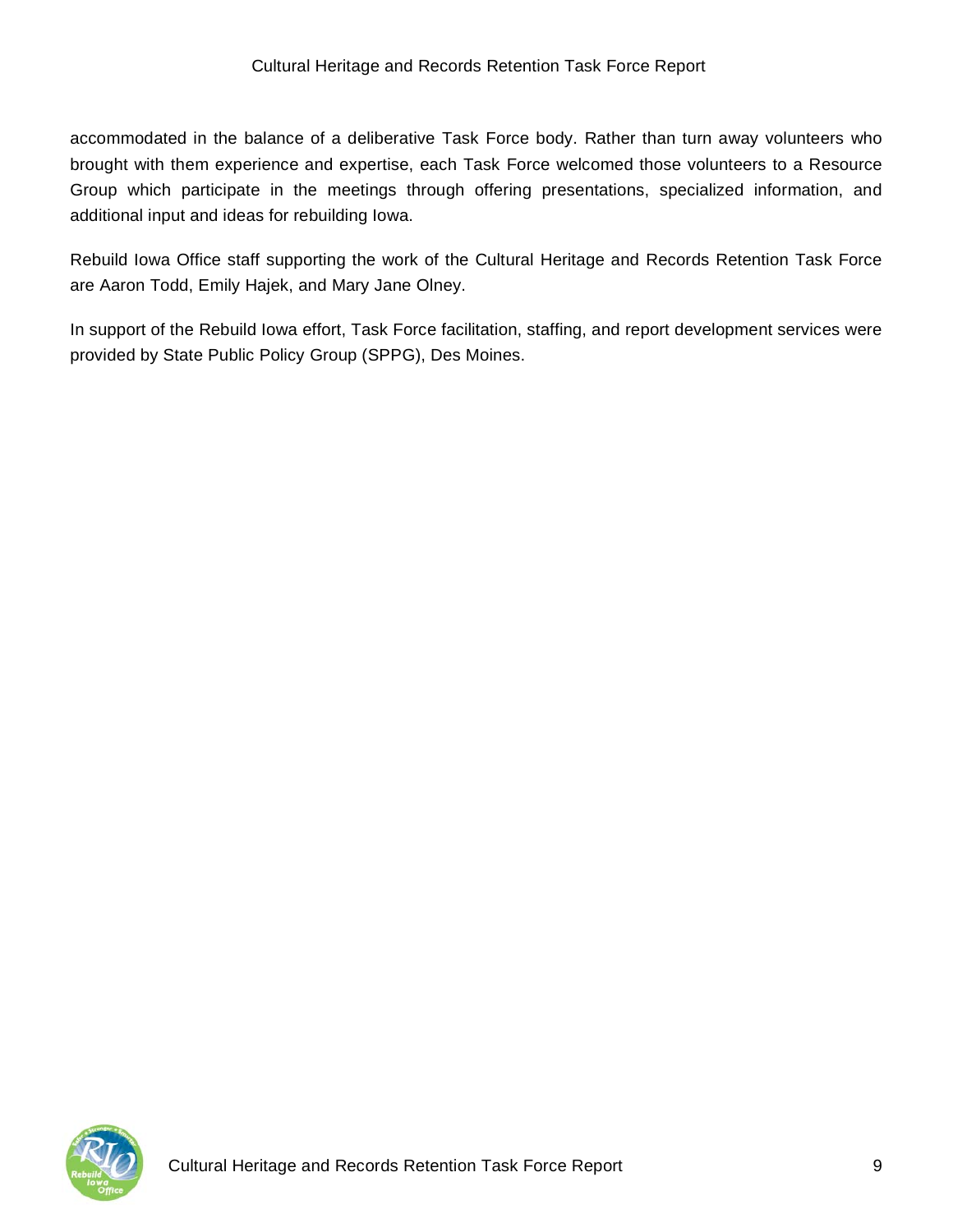## **Executive Summary – Cultural Heritage**

Damage to cultural, historic, and arts institutions and organizations has a dramatic affect on communities. The impacts are felt on a variety of levels, and the exceedingly widespread damage sustained this year ranging from infrastructure damage, loss of revenue to communities, and damage to individual arts entrepreneurs' workspaces have had striking effects around the state. The Cultural Heritage and Records Retention Task Force respectfully submits its report to the Rebuild Iowa Advisory Commission as an opportunity to place data, issues, priorities, and recommendations before residents, communities, state officials, and policymakers at all levels for consideration on how best to guide, support, and resource these efforts.

It is very challenging to quantify the damage to cultural institutions and organizations as there is no regulatory entity for cultural institutions in Iowa. Therefore, much of the information received about damages from the 2008 disasters is incomplete and/or anecdotal. Additionally, much of the inventory housed within Iowa's cultural, historical, and arts institutions and organizations is literally priceless – dollar values either have never been assessed on property at these institutions and organizations, or cannot be assessed on particular items.

Independent of the disasters of 2008, Iowa's cultural institutions and organizations have served Iowans' sense of place, pride in community, and quality of life. Iowa's creative industry is not just housed in culture, history, and arts organizations, but also extends to creative industries such as science, math, technology, and other sectors that largely contribute to the economic development initiatives across the state. The following priority issues emerged in the discussions:

- The need to recognize the diversity and specialized needs of cultural institutions.
- The need to access additional resources.
- The need to plan appropriately for the future of cultural institutions in Iowa.

With the issues and priorities in mind, the Rebuild Iowa Cultural Heritage Task Force recommends the following to move Iowa closer toward the goals of rebuilding Iowa safer, stronger, and smarter and to provide for the necessary support to meet the varied needs of its individuals and communities including tools for rebuilding, restoring, and improving opportunities for success.

- 1. The state should assist in determining the entities affected level of damages sustained, and location of the damages.
- 2. The state of Iowa should assist in providing short-term operations and other immediate needs funding for affected entities.

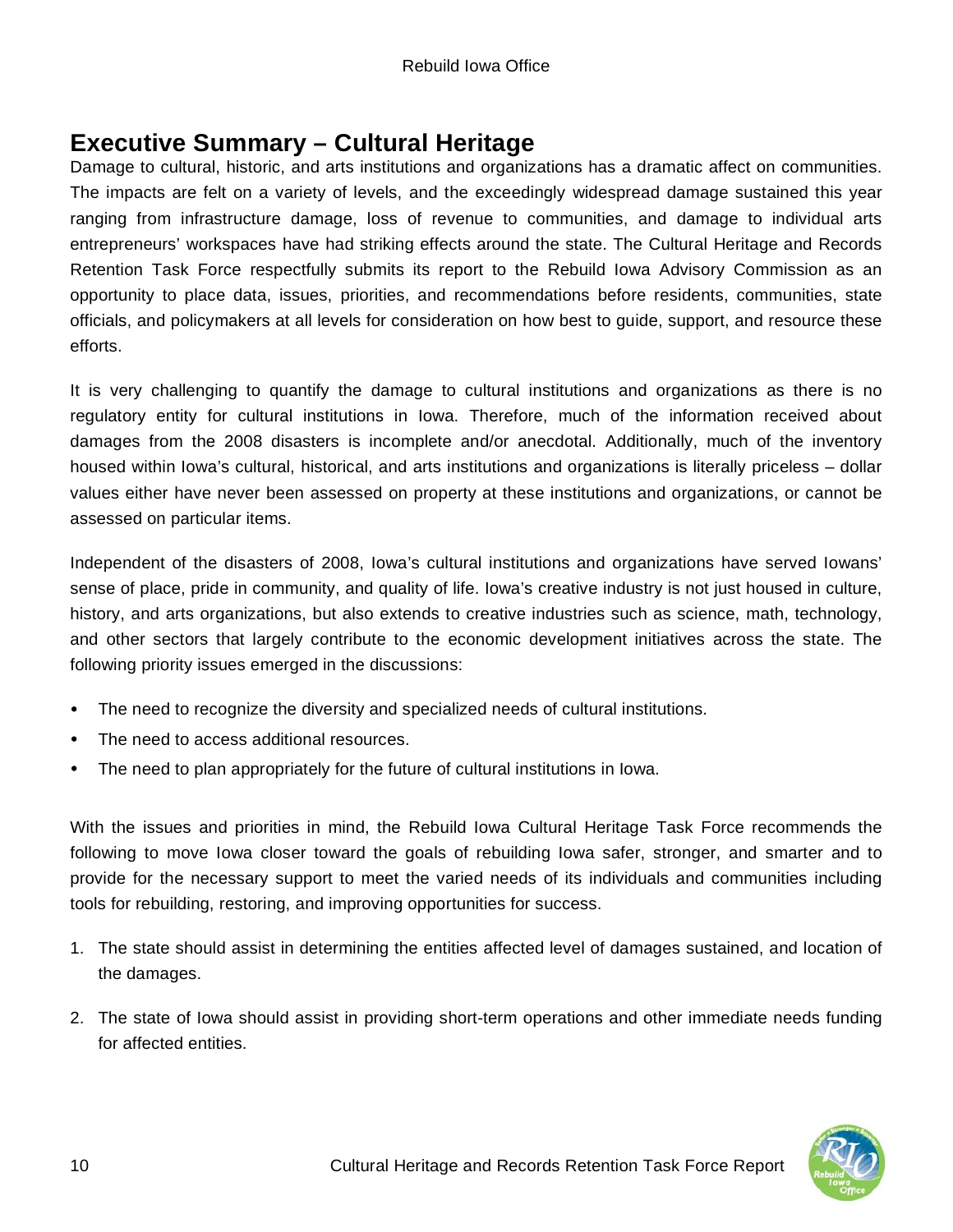- 3. The state should assist cultural institutions and organizations by increasing cultural resources and technical assistance availability.
- 4. The state should provide support for preparation and mitigation of future concerns for cultural institutions and organizations.
- 5. The state should implement changes to standards and funding to assist in rebuilding efforts to create a higher quality of life for Iowans through cultural opportunities.

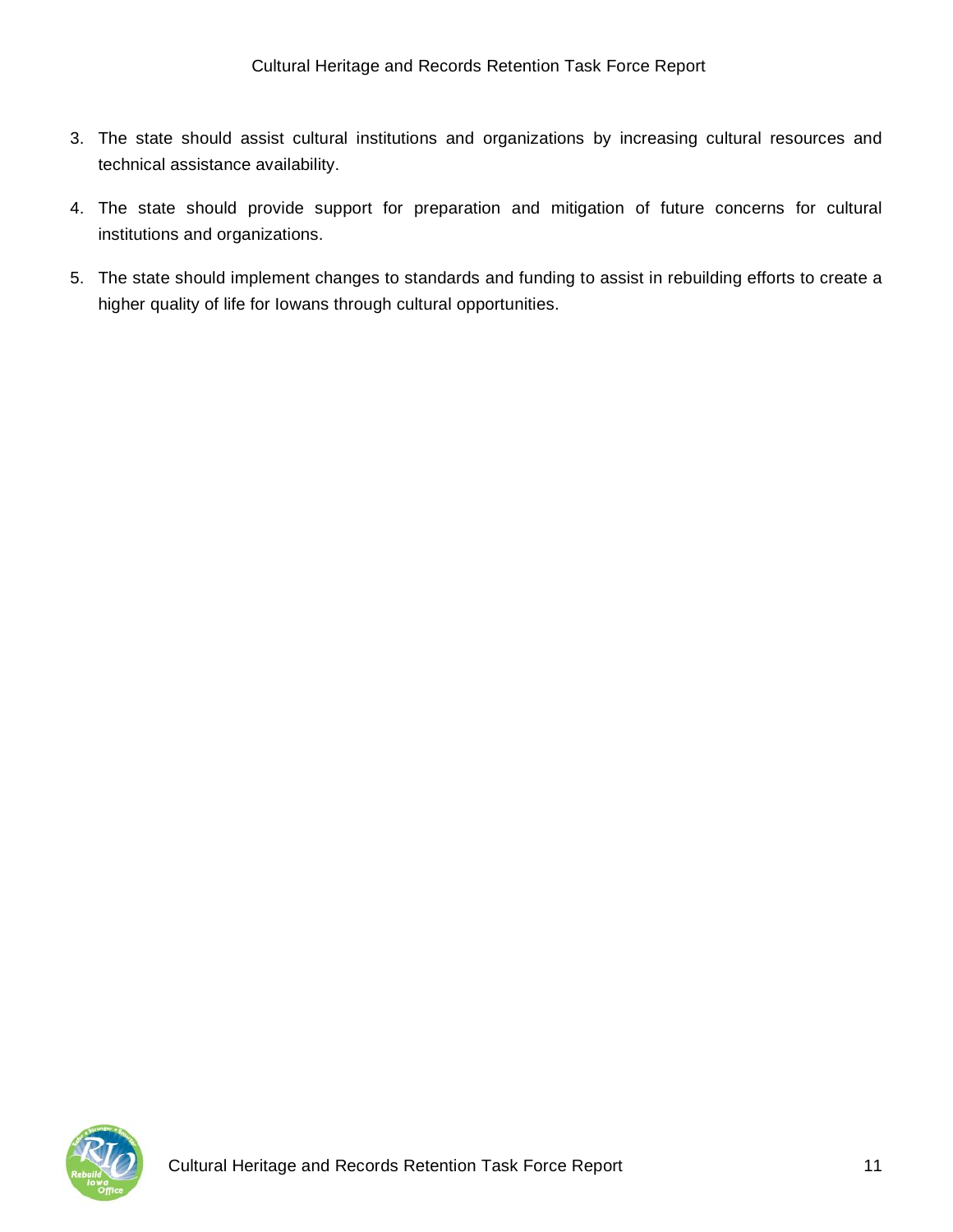# **Damages and Impact on Cultural Heritage in Iowa**

Cultural institutions and organizations range from independently-owned historic sites and century farms, city and county offices that maintain official and historic records, to small and large nonprofit arts, cultural, and history organizations such as the National Czech and Slovak Museum and Library in Cedar Rapids and the Iowa State Historical Museum in Des Moines. Iowa's state department dedicated to history, arts, and culture in Iowa, the Iowa Department of Cultural Affairs, is not a regulatory agency. Therefore, there is no mandatory reporting mechanism for assessing the number and type of sites in Iowa for damage. Additionally, concerns exist that assessment for damages to cultural entities is not strictly monetary, and insurance does not cover true replacement cost of cultural and arts inventories.

Following the disasters of 2008, the Iowa Department of Cultural Affairs (DCA), with assistance from the Iowa Museum Association and the Iowa Historic Preservation Alliance, learned about the level of damage incurred by Iowa's museums, theaters, art galleries, studios, organizations, individuals, historical properties, cemeteries, archeological sites, and others through multiple conference calls, a single dedicated email address, and a self-administered electronic survey. Data obtained by the DCA does not constitute a comprehensive view of the scope of damages or assessment of current or future damages or needs. Rather, anecdotal assessments can be made from these collection efforts. The Iowa Department of Cultural Affairs has learned anecdotally that:

- Many organizations have had to find temporary office space and alternative sites to present productions, art exhibitions, and other events until their buildings can be tested for structural integrity.
- Many artists have been prevented from entering their studios.
- Mold issues are a major concern.
- Many organizations have concerns that a first reaction will be to declare historical buildings structurally beyond repair and those historically-trained architects will not be part of the assessment teams evaluating structures.

The Iowa Cultural Resources Damage Assessment is still active in collecting data. As of August 12, 2008, DCA had received 41 responses. Even with these few responses, there are some clear trends:

- Lack of flood insurance is a major issue.
- Not a single individual artist that responded indicated that they had any insurance coverage, and only one responding arts organization had any insurance coverage that would apply to their situation. A few historic organizations, museums, and historic properties fared somewhat better.
- Insurance claims for just the 10 respondents with some insurance coverage totals nearly \$2.7 million.

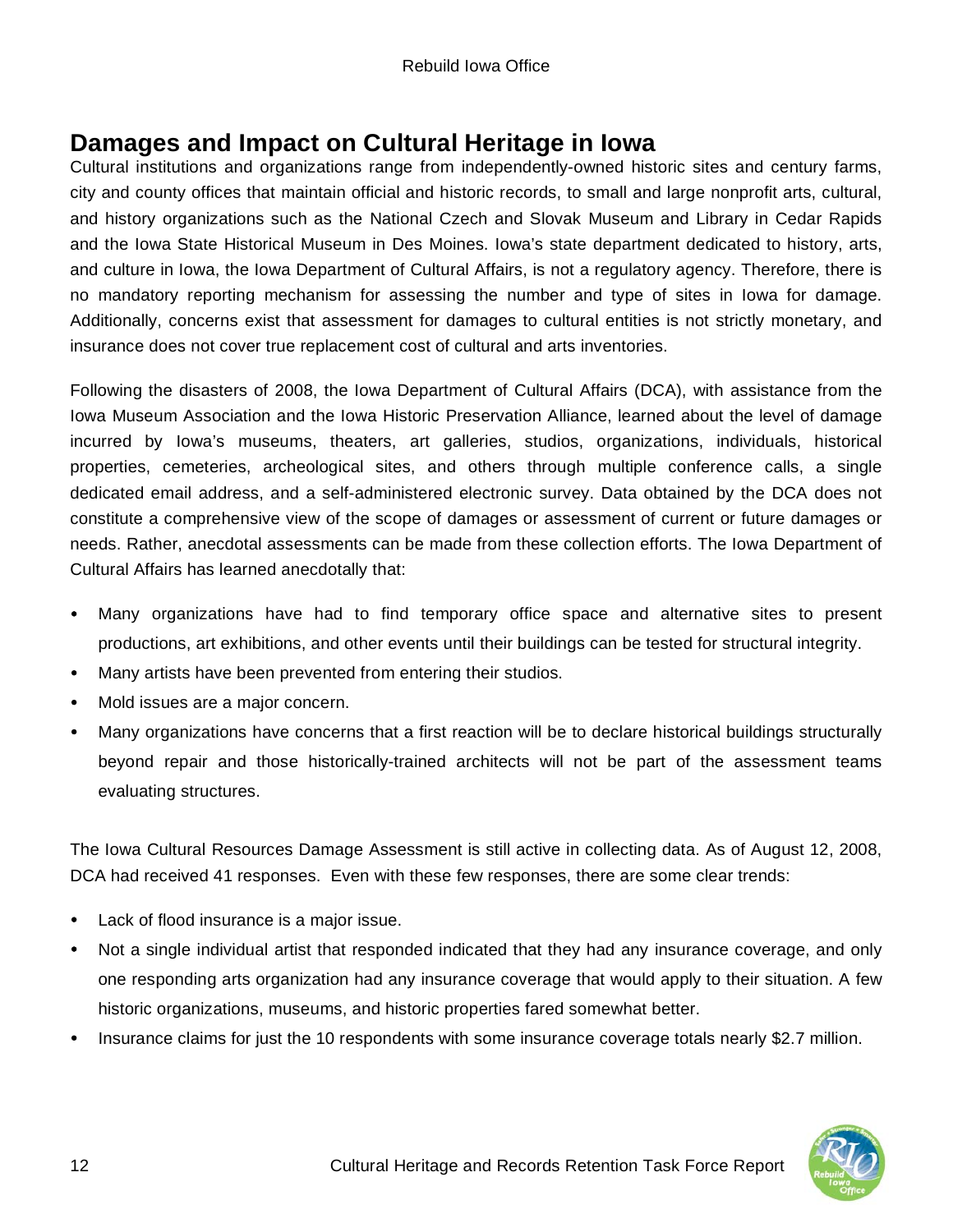- The average loss of these 41 organizations as reported to FEMA is over \$2 million, with a total reported loss for these 41 organizations of over \$24 million. Again, this value is not comprehensive; damage estimates for cultural organizations in Cedar Rapids alone are estimated at over \$100 million. The DCA is estimating total damage at nearly \$813 million for all cultural organizations.
- There is an enormous continuing need for basic restoration and recovery support, as well as technical assistance.
- A developing problem with huge potential impact is the loss of revenue as organizations move forward – fewer ticket buyers, fewer people buying art work, fewer patrons in general for these important cultural resources all contribute to lost revenues for these organizations and institutions.

Jim Kern of Brucemore, Inc. in Cedar Rapids cited the following information about the Cedar Rapids area:

- Approximately 75-80 percent of Cedar Rapids cultural organizations have been impacted and the entire Czech Village and New Bohemia Historic District is damaged.
- Cedar Rapids cultural leaders estimate damages in excess of \$100 million in Cedar Rapids alone.
- The Paramount Theater in Cedar Rapids estimates it had a high amount of water invade its building.
- The African American Museum in Cedar Rapids had 6-12 feet of water.
- Ushers Ferry Historic Village in Cedar Rapids had several buildings washed away.

Other examples of losses to museums and cultural organizations include buildings and structures, as well as artifacts, objects, photographs, documents, and other cultural resources, as reported by the Department of Cultural Affairs:

- Paramount Theater lost its organ.
- Ice House Museum (Cedar Falls), Dan Gable Wrestling Institute (Waterloo), Czech and Slovak Museum, African American Museum, Seminole Farms, Ushers Ferry, and many others had museum artifacts and documents, impacted. Some entities additionally suffered structural damages.
- Complete loss of historic pedestrian bridge in Charles City and loss of one span of the Sutliff Bridge in Cedar County.
- Hancher Auditorium and The University of Iowa Art Museum were among the buildings that suffered significant flood damage in Iowa City.
- The George M. Verity Tow Boat, dry-docked in Keokuk, had water over its deck.
- The Alvin Miller House in Charles City, a Frank Lloyd Wright house, suffered approximately \$1 million in damages.

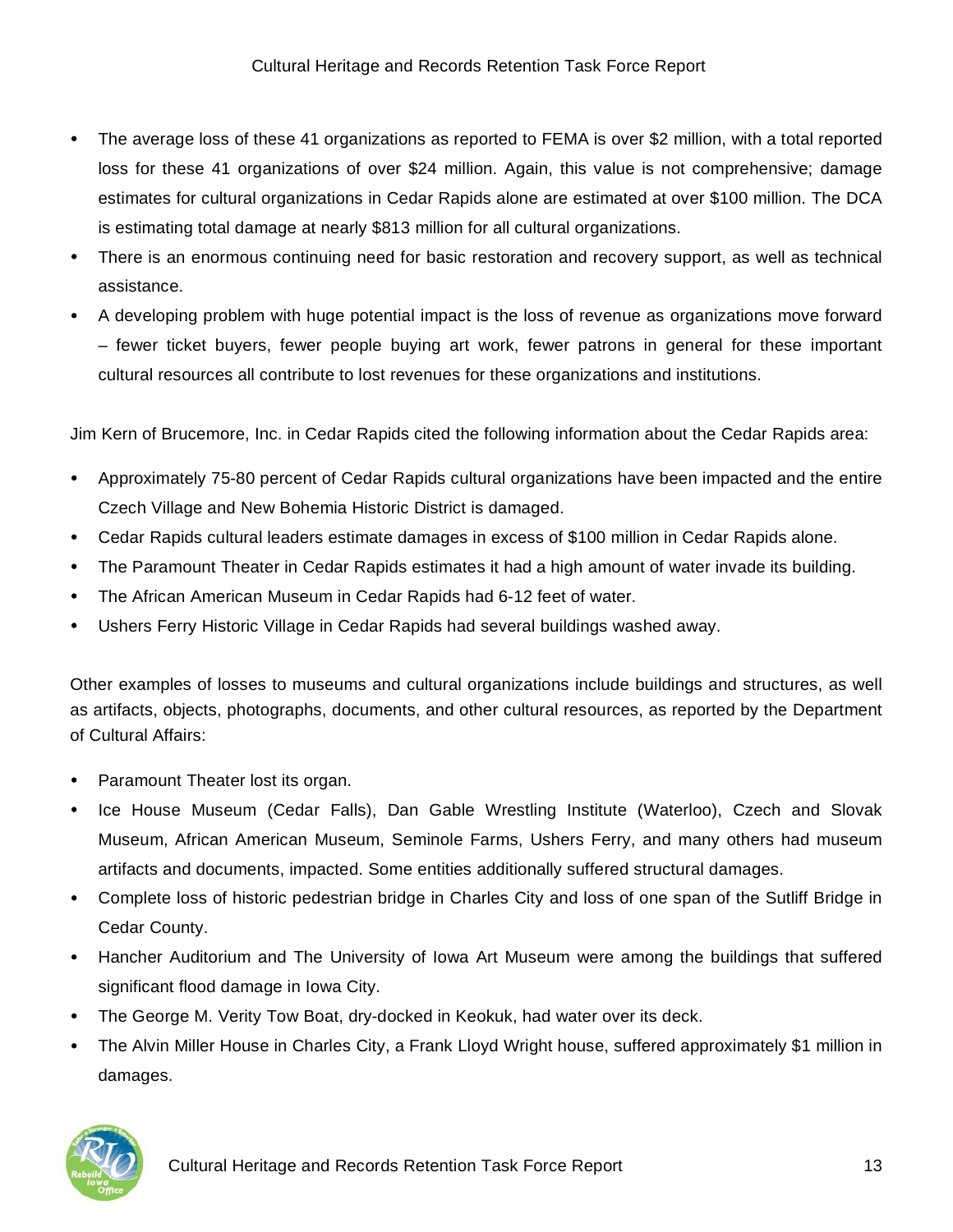Losses to museums and cultural organizations are not limited to direct water contact with collections. High and uncontrolled temperature and humidity levels impact collections that were not "wet" but may not have been removed from affected structures.

Also, it is important to remember that there are a number of cascading impacts affecting cultural institutions and organizations. When facilities are flooded and cannot be used for a period of time, operating losses – often dramatic – are sustained. Most cultural organizations and artists rely on patronage for continued operations and existence. Operating losses are exacerbated as residents are displaced by floodwaters and as discretionary dollars are directed toward flood recovery, by the perception that organizations and artists' studios are closed even after they have reopened. Additionally, many Iowa artists are mobile and not tied to a specific place of residence, therefore much of the arts community fears that Iowa will lose artists to surrounding states if they do not receive support.

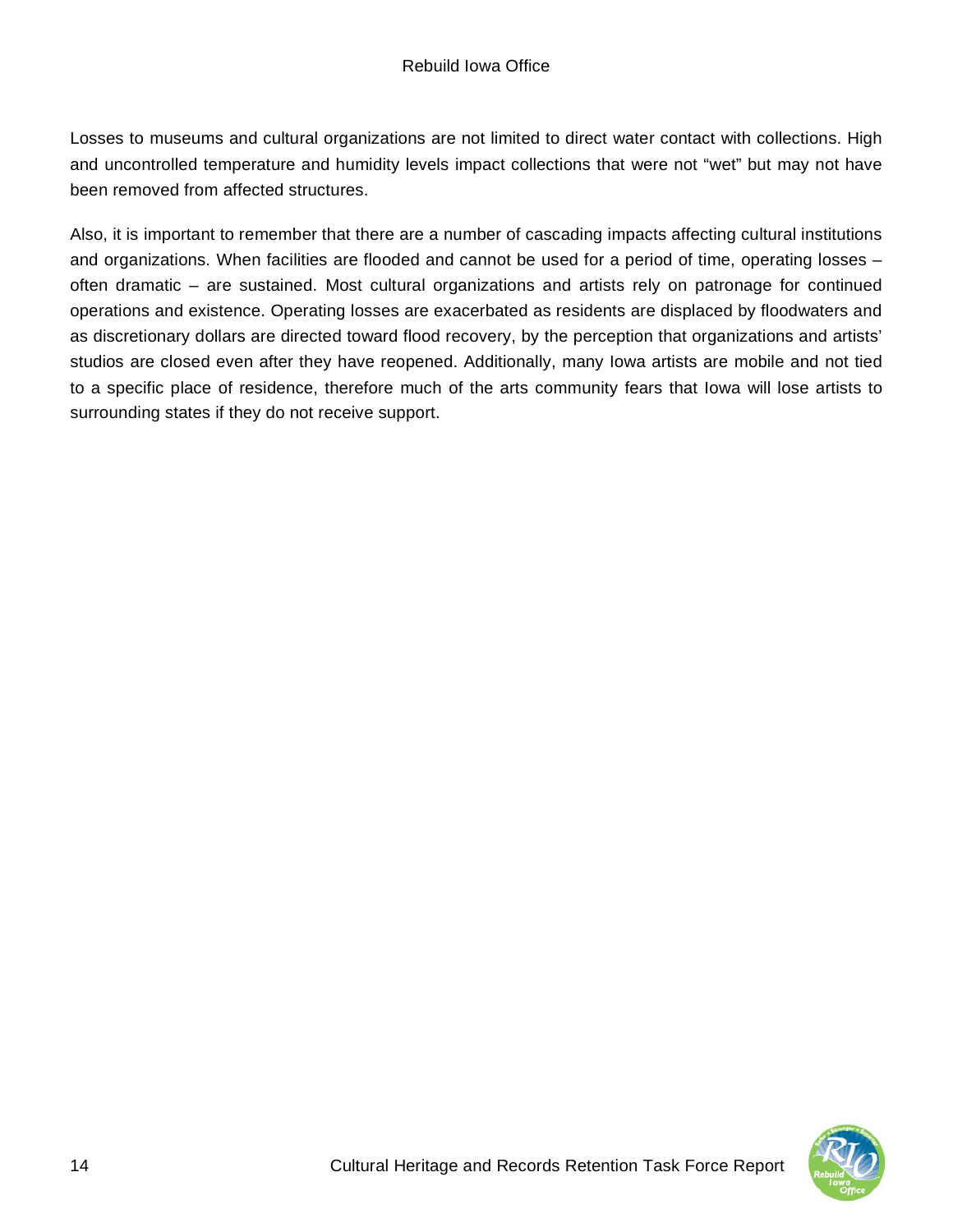### **Issues in Cultural Heritage**

The events of 2008 have affected Iowans in a number of ways, as demonstrated by the anecdotal data. Recognizing that cultural institutions provide the critical infrastructure for quality of life in a community, and that culture in Iowa has a variety of cascading impacts, all of these impacts must be noted and taken into consideration when defining priorities for rebuilding a safer, smarter, and stronger Iowa.

It is important to note that issues related to culture in Iowa should be weighed carefully with recognition that best practices that may be appropriate in housing, infrastructure, and other interest areas may not be the best course of action for historic properties or cultural and arts institutions and organizations. These institutions and organizations should also be recognized for their unique distinction. Currently, barriers are being surmounted through a variety of efforts to encourage collaboration and interaction between arts, history, and cultural groups. Notable efforts include the creation of the Iowa Cultural Coalition and the Culture, History, and Arts Teams (CHAT) initiative, an effort managed by the Iowa Department of Cultural Affairs promoting organization, communication, and networking of Iowa's cultural, arts and historical organizations and institutions within 13 regions throughout the state.

Due to the nature of the infrastructure and inventory of cultural institutions and organizations, time is of the essence. It is extremely important to these organizations and institutions to consider immediate, intermediate, and long-term steps necessary to best address their distinct and vital needs for rebuilding and long-term sustainability.

### **The Context**

When considering the issues facing cultural institutions and organizations in Iowa following the disasters of 2008, it is important to remember that culture and the arts are critical industries in Iowa. According to a study by the Iowa Department of Cultural Affairs and the University of Northern Iowa's Sustainable Tourism and Environment Program, cultural arts generated 3,480 jobs and \$347 million dollars in and around Black Hawk, Montgomery, Pottawattamie, Wapello, Winneshiek, and Woodbury counties and the 31 counties that surround them in the 12 month period ending in the fall of 2007. In addition, a 2006 Iowa Cultural Corridor Alliance and Americans for the Arts survey of 63 cultural organizations in the 11 Iowa counties in the Cedar Rapids/Iowa City area found:

- \$63.08 million dollars in local economic activity
- Support for 1,986 full-time equivalent jobs
- \$33.9 million in household income to local residents
- \$6.21 million in local and state government revenue

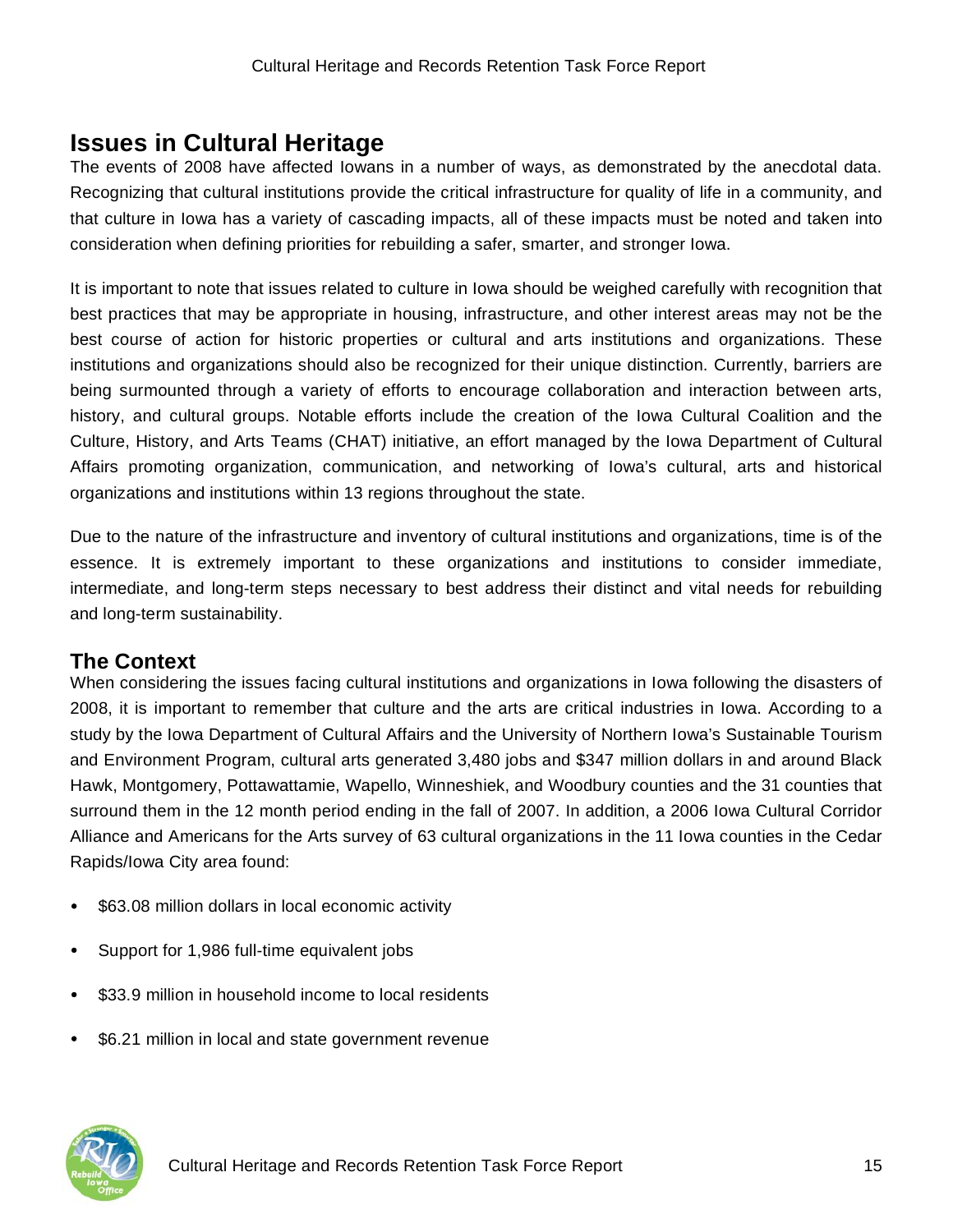In the Greater Des Moines area, a 2006 survey of 37 cultural, artistic, and education venues by the Bravo Greater Des Moines found:

- \$87.74 million in total sales
- \$44.55 million in value-added services
- \$29.9 million in labor income
- 1,994 jobs

Moreover, the Travel Industry Association of America has documented 81 percent of adult travelers include a cultural event while on a trip of 50 miles or more away from home. Such travelers also bring the benefit of longer stays and higher average expenditures, in turn generating more revenue for the community.

Economic developers have emphasized the impact of the creative economy in recent decades. It is essential that Iowa promotes the creative economy in its rebuilding effort as a way to diversify the local economy and tax base and to improve the quality of life for residents. Once a job is offered, the first question asked by the prospective employee often concerns salary levels. The second question usually concerns the quality of life offered by the employer's location. Other research has shown that knowledge workers first pick a place to live based on quality of life factors, then look for a job. Vibrant, dynamic communities with a unique sense of place and a diversity of recreational and cultural assets become a destination of choice for new employers and entrepreneurs. In rebuilding a stronger, smarter state, Iowa must ensure that its communities rebound from this disaster with a sustained or improved quality of life that recognizes the social and economic value of their cultural, arts, and historical organizations and institutions.

To provide context to the discussion about current funding opportunities, below is a listing of resources made available in response to Iowa's natural disaster impacts:

- Arts organizations and artists
	- o The Iowa Arts Council has offered a total of \$108,000, distributed through \$500 Emergency Arts Relief Grants and \$3,000 to \$6,000 grants and stipends to professional artists and arts organizations. Funding for the grants and stipends came from the National Endowment for the Arts, which included an additional \$3,000 for administrative support for the Iowa Arts Council. Additionally, an anonymous gift of \$5,000 from an Iowa artist living abroad was distributed in \$1,000 increments to individual artists impacted by the natural disasters.

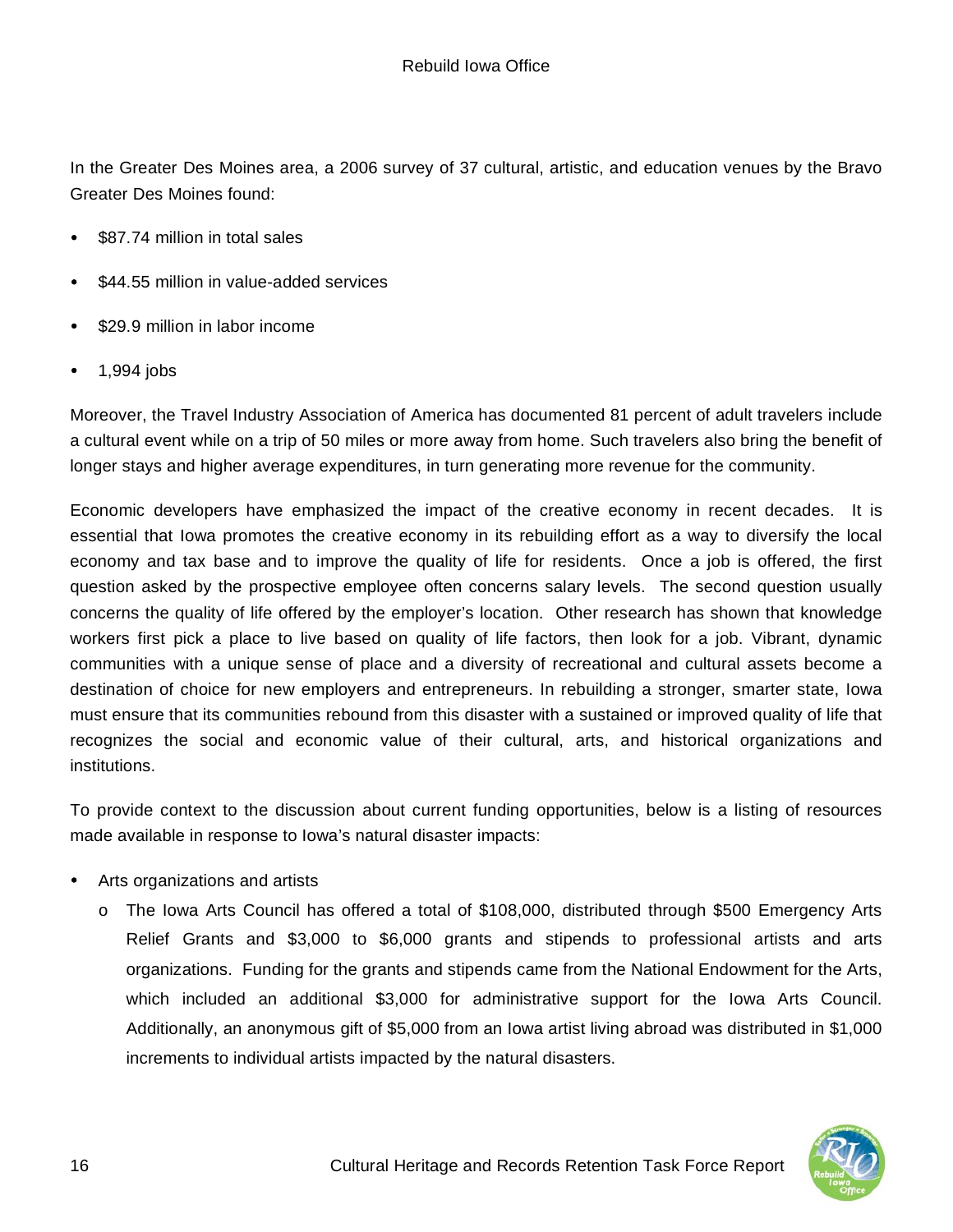- Historic Preservation
	- o Historic Tax Credits: Federal Historic Tax Credits, which can be applied to 20 percent of qualified rehabilitation costs to income-producing properties, are available. State Historic Tax Credits, which can be applied to 25 percent of qualified rehabilitation costs for commercial, residential, and rural properties, are generally available. However, due to the cap on available credits and a high number of applicants for state fiscal year 2009, all State Historic Tax Credits are reserved. In the 2009 application period, applicants requested approval for projects with construction costs of more than \$225,750,000. However, tax credits available for preservation were sufficient to support just under \$40,000,000 in construction costs.
	- o Historic Sites Preservation Grant (HSPG) applications are due in September 2008. Administrative rules limit the number of HSPG grants per county to two. Individual awards range from \$40,000 to \$100,000; however, an emergency grant process has been created for this natural disaster event that lowers the minimum grant request to \$1,000.
	- o The Historic Resource Development Program (HRDP/REAP) grants, available through the State Historical Society, have been allocated for state fiscal year 2009, and applications for state fiscal year 2010 are due in spring 2009. However, a limited amount of emergency Historic Resource Development Program Grants (HRDP/REAP) of up to \$15,000 have been made available. HRDP grants usually support projects of \$20,000 or less, with no more than \$100,000 awarded per county.
- The National Endowment for the Humanities has Emergency Grants available to salvage or protect humanities collections when assistance from FEMA is not available.
- The Institute of Museum and Library Science administers the Conservation Project Support Program, which awards up to \$250,000 to help museums identify conservation needs and priorities to ensure the safekeeping of their living and nonliving collections. Funds can be used to develop disaster preparedness and recovery plans.
- Public Assistance through the Federal Emergency Management Agency and the Iowa Homeland Security and Emergency Management Division is available to eligible private non-profit organizations.
- Federal Emergency Management Agency Individual Assistance may be available.
- The Small Business Administration offers Physical Disaster Business Loans to nonprofit organizations for uncompensated physical losses that are a result of declared disasters.

The Cultural Heritage Task Force acknowledges that storm damage occurred across multiple sectors of the cultural landscape, which will require varying types and degrees of assistance.

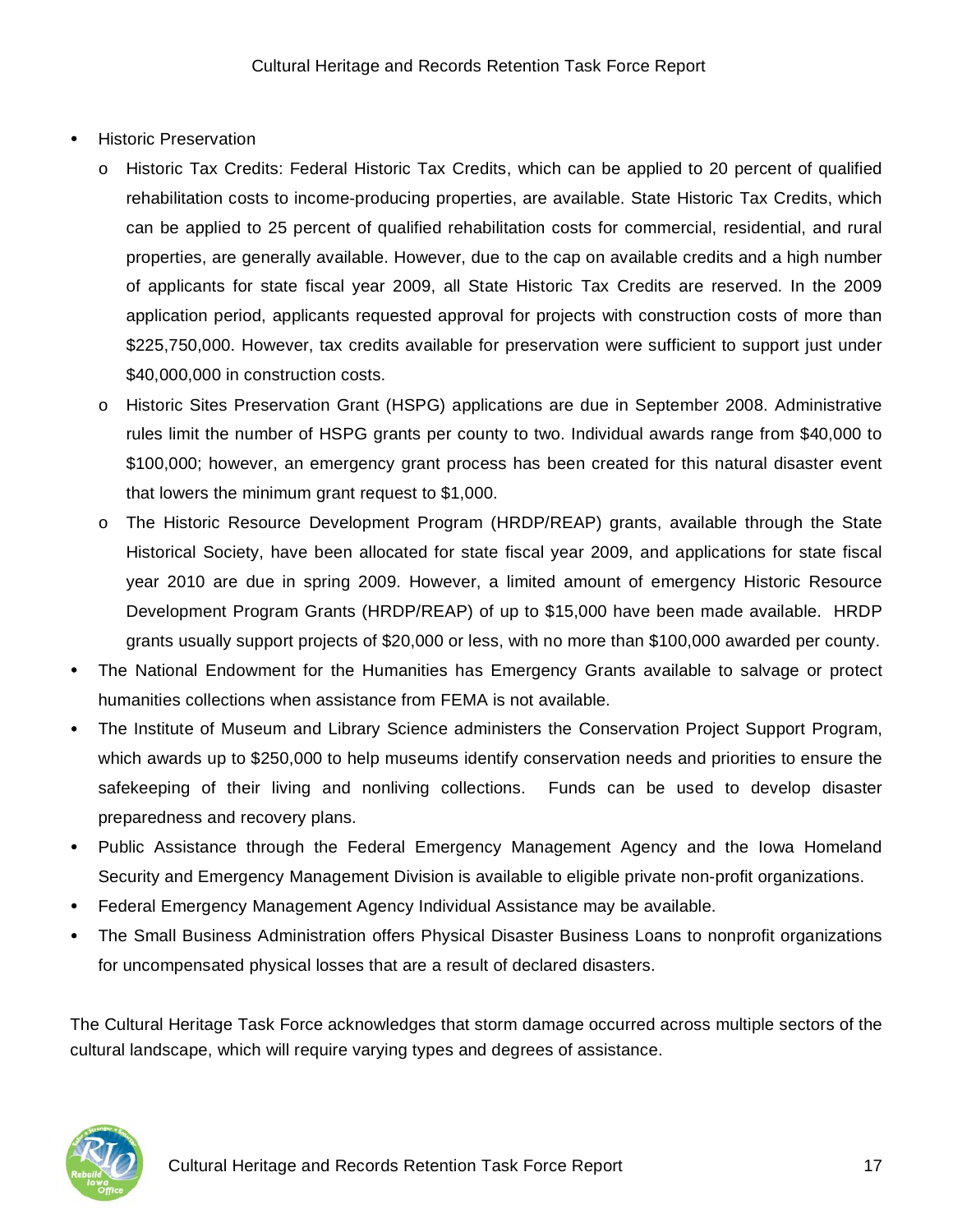### **Priority Issues**

With so many entities identified within the category of cultural heritage, it is challenging to provide a comprehensive list of solutions, especially when so much data remains unavailable. Given the diversity of historic, arts, and cultural organizations in Iowa, it is no surprise that these entities have often worked independently. Due to the magnitude of the 2008 disasters and the need for a comprehensive recovery and rebuilding plan, the state has a role to provide leadership in guiding and further refining priorities to ensure the sustainability of Iowa's rich cultural heritage. For the purposes of brevity, "cultural institutions" also refers to individual artists and cultural workers.

The Cultural Heritage Task Force has identified the following priority issues:

- The need to recognize the distinct needs of cultural institutions.
- The need to access additional resources
- The need to plan appropriately for the future of cultural institutions in Iowa

#### *The need to recognize the distinct needs of cultural institutions.*

Recognition of the distinct needs of cultural institutions around the state is critically important to the recovery effort facing Iowa's cultural institutions. One of the most acute needs is accurate damage assessments of individual organizations. Cultural, historic, and arts organizations require assessment by trained specialists; however, this need is often not met due to a scarcity of trained assessment professionals. There is a grave risk of traditional assessment strategies used for other non-historical types of infrastructure leading to assessments of historical buildings or their contents as unusable or unrecoverable prematurely, with no regard for their historical or cultural significance. Along with the need for individual assessments, cultural entities function differently, thus recovery and rebuilding will be different for each entity. It will be important to recognize these distinct needs as communities work toward rebuilding.

#### *The need to access additional resources.*

Cultural, historic, and arts institutions have very limited opportunities for funding, with a few grants available from the state and federal entities. Many of Iowa's cultural institutions receive their funding from donors and admission fees. Compounded by a soft economy and high demand for charitable dollars, many doors are not open to collect admission; these entities have serious needs for operational, as well as rebuilding funding. Additionally, many individual artists lost not only studio space, but their inventory of sellable products, significantly impacting their ability to function operationally in the short-term. Finally, current caps on the state historic tax credit program and Historic Site Preservation Grants (HSPG), as well as the need for a dedicated emergency funding source for Historic Resource Development Grants (HRDP) are a significant barrier to providing relief to some of the highest need areas.

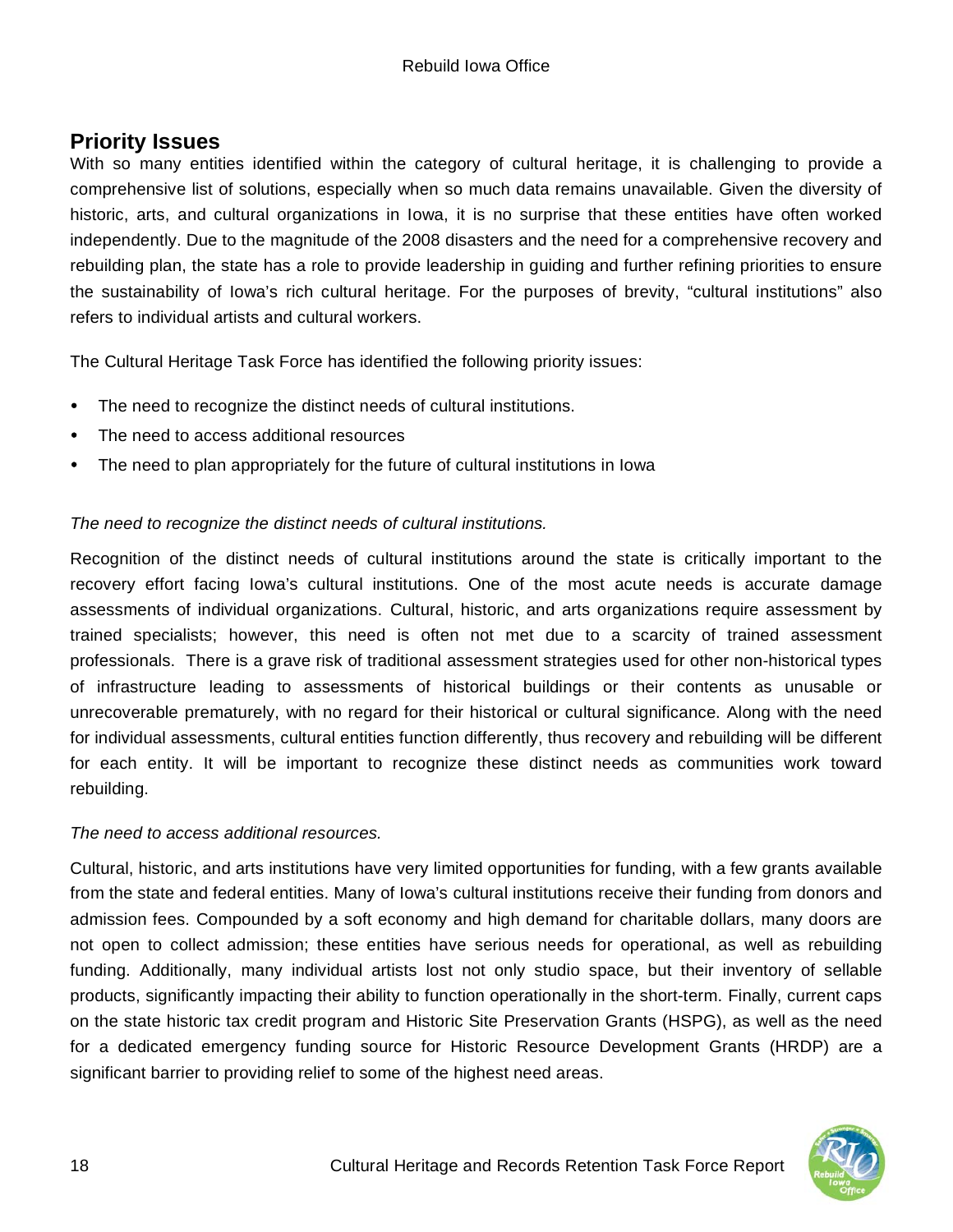#### *The need to plan appropriately for the future of cultural institutions in Iowa.*

The disasters of 2008 have presented Iowa's cultural communities with an opportunity to plan for future disasters and fortify their physical, financial, and programmatic infrastructure. For many entities, there is a lack of organizational capacity to simultaneously recover and plan for the future; thus, it is important that planning for future disasters not get lost as these entities struggle to rebuild and restore their place in the community. There is no existing inventory of Iowa's cultural organizations and individuals, making it difficult to plan, coordinate, and respond effectively to disasters. Also, technical expertise is needed to create hazard mitigation and disaster preparedness plans that are specific to individual organizations and coordinate with their respective community and county emergency management plans.

### **Gaps in Cultural Heritage Assistance and Recovery**

After learning about assistance currently available to Iowa's cultural and arts organizations and institutions, the Cultural Heritage Task Force recognized gaps in service provision required to sufficiently assist in recovery and rebuilding. As the state begins to assist with solutions to the needs of these entities through policy strategies and new initiatives, it is important to note identified gaps in assistance.

In recognizing the diversity and distinct needs of cultural institutions, it is easy to note the lack of sufficient immediate response and recovery assistance available and the acute need for appropriate assessments to be conducted so that these entities may move forward with recovery efforts. There are currently no formalized systems for training certified cultural assessors, nor is there a recognized list of individuals in Iowa that are able to provide this service. Regarding opportunities to access additional funding, the most immediate gap identified by the Task Force is the lack of mechanisms for receiving assistance for operational expenses, immediate disaster response and assessment, and long-term considerations and necessary planning. Finally, a large gap exists in internal planning capacity and communication between cultural institutions and those who plan for the mitigation, response, and recovery during emergencies.

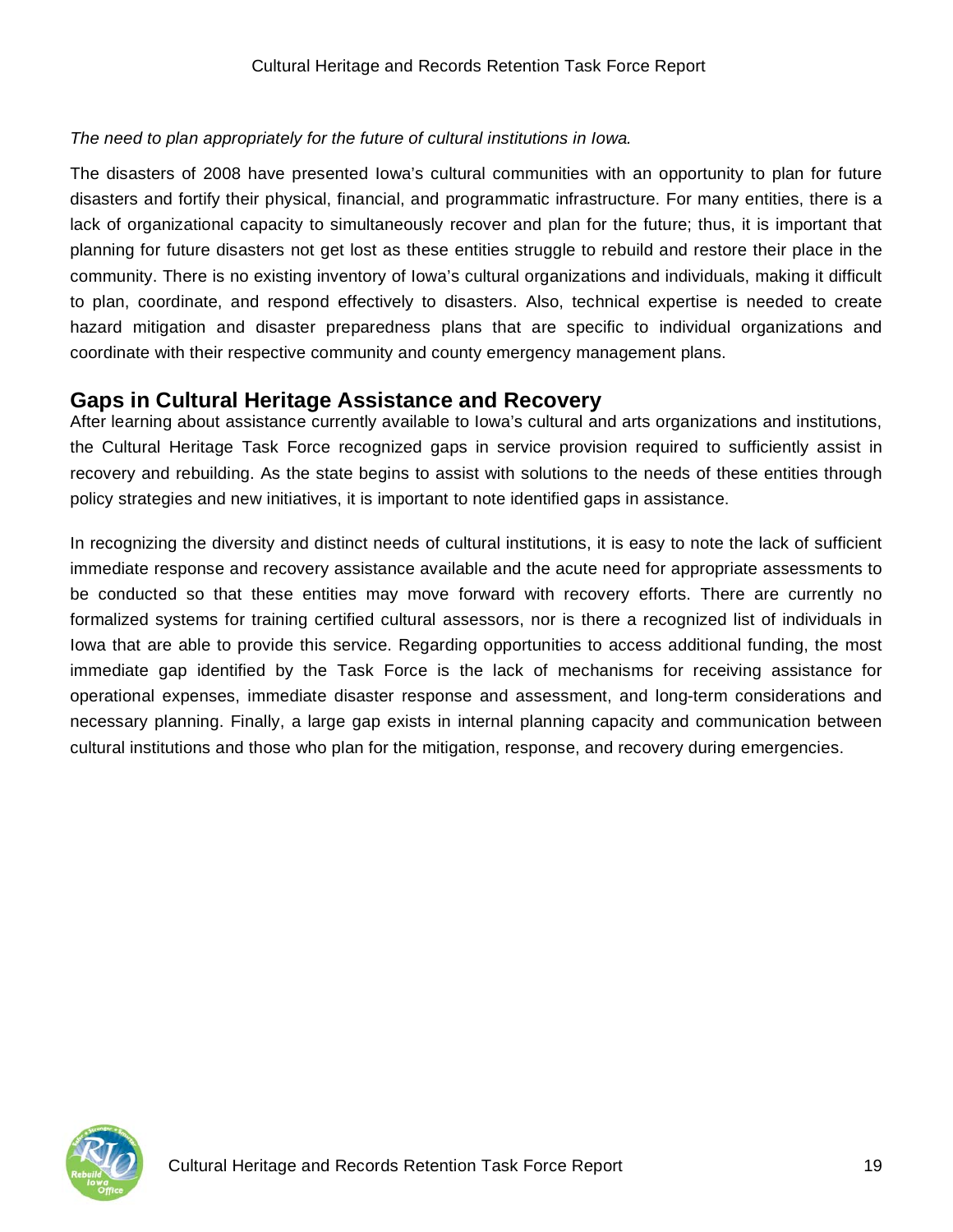# **Cultural Heritage Recommendations**

Iowa's cultural entities remain an essential component of Iowa's quality of life and economy. All members of the Cultural Heritage Task Force emphasize that culture is a critical, but often overlooked, infrastructure in Iowa. The recommendations brought forward for consideration by the Rebuild Iowa Advisory Commission address the three priority issues discussed in previous sections of this report. As called for in Executive Order Seven, the Task Force gathered information on damage to Iowa's cultural institutions and organizations to the best of its ability, considered best practices, and identified issues and gaps that deserve the state's attention. The recommendations reflect those findings and the consensus deliberations of the Task Force.

Recommendations are presented that address the efforts in the diverse and distinct needs of cultural institutions, the need to access additional resources, and the need to appropriately plan for the future of cultural institutions in Iowa. Each recommendation includes a brief narrative explanation and rationale, as well as potential strategies that may be effective in implementing the recommendation.

- **1.** The state should assist in determining the entities affected, level of damages sustained, and location of the damages.
	- Diversity and distinct needs priority. The State of Iowa should address the mapping of cultural, historic, and arts institutions and organizations. In order to meet this need, the state should assist with immediate identification of these locations and the assessment of damages.
	- Strategy:
		- **1.** Provide supportive resources for a comprehensive data collection effort, including geo-mapping and other assessment data collection, and training of volunteers, professionals, and staff to respond to disasters and provide damage assessments for cultural and arts institutions and organizations.
- **2.** The state should assist in providing short-term operations funding, staffing, and other immediate needs for affected entities.
	- Access to additional resources priority. The Task Force recognizes that the weeks following a disaster are the critical period in which these entities are most in danger of failing financially, resulting in permanent closures. To assist these individuals and organizations, the state can augment existing financial support to cultural institutions that normally depend upon admissions and sales to cover operating expenses through an alternative funding stream or other assistance dedicated to helping keep these institutions solvent during recovery and rebuilding periods. This funding could potentially be used for finding temporary space for exhibitions, events, and business

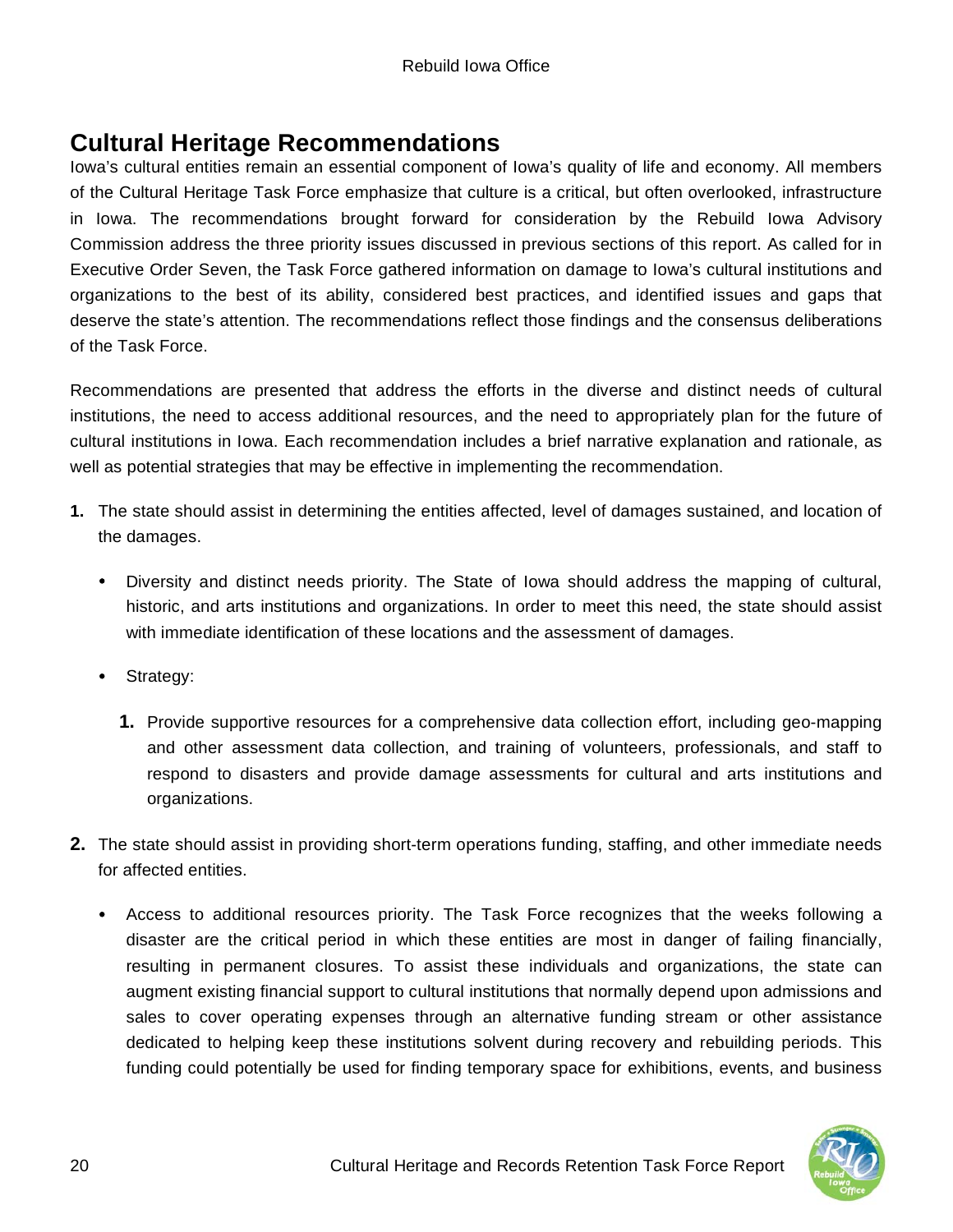operations centers, as well as providing safe storage for collections and equipment. Additionally, there is a real danger that displaced artists and other cultural workers will leave Iowa and not return. A mechanism is needed to ensure that these workers can find work in Iowa.

- Strategies:
	- o Identify alternative sources of funding to support interim operational costs for arts, history, and culture organizations. Economic loss is not covered by FEMA programs.
	- o Find alternative spaces for displaced cultural organizations and artists and assist with the costs of acquiring these spaces.
	- o Provide moveable storage to cultural institutions and organizations.
	- o Consider the creation of a Works Progress Administration (WPA) style program that allows cultural workers to stay working. Cultural organizations that are temporarily closed while recovery and rebuilding is occurring could lend idle employees to other cultural organizations. These employees would complete productive work and learn new skills. Cultural workers would stay employed and in Iowa.
- **3.** The state should assist cultural institutions and organizations by adopting flexible approaches to new and existing policy.
	- Access to resources priority. To ensure that resources for cultural entities are spread around the state, rules cap Historic Site Preservation Grants (HSPG) to two grants per county and allow a maximum of \$100,000 to be awarded to any county. Historic Resource Development Program grants have been utilized via special appropriations to fund historic preservation needs during previous emergencies. Emergency rules revisions and/or a special appropriation for these and other funding streams would allow for important flexibility and additional funding relief for areas experiencing the highest devastation following the events of 2008. This redistribution of funding is an immediate concern and is suggested to be temporary in order to meet the most acute needs with existing resources. These acute needs include coordination of flood recovery, administration of programs, and provision of on-the-ground technical assistance. In addition, the state should also participate in advocating for bringing more federal funding for cultural institutions and organizations to the state. In the wake of recent hurricanes, Florida dedicated a portion of the sales tax generated by recovery dollars to cultural organizations impacted by the storms. Iowa should consider similar policies to ensure that all disaster relief funds go to persons and organizations in need of assistance.

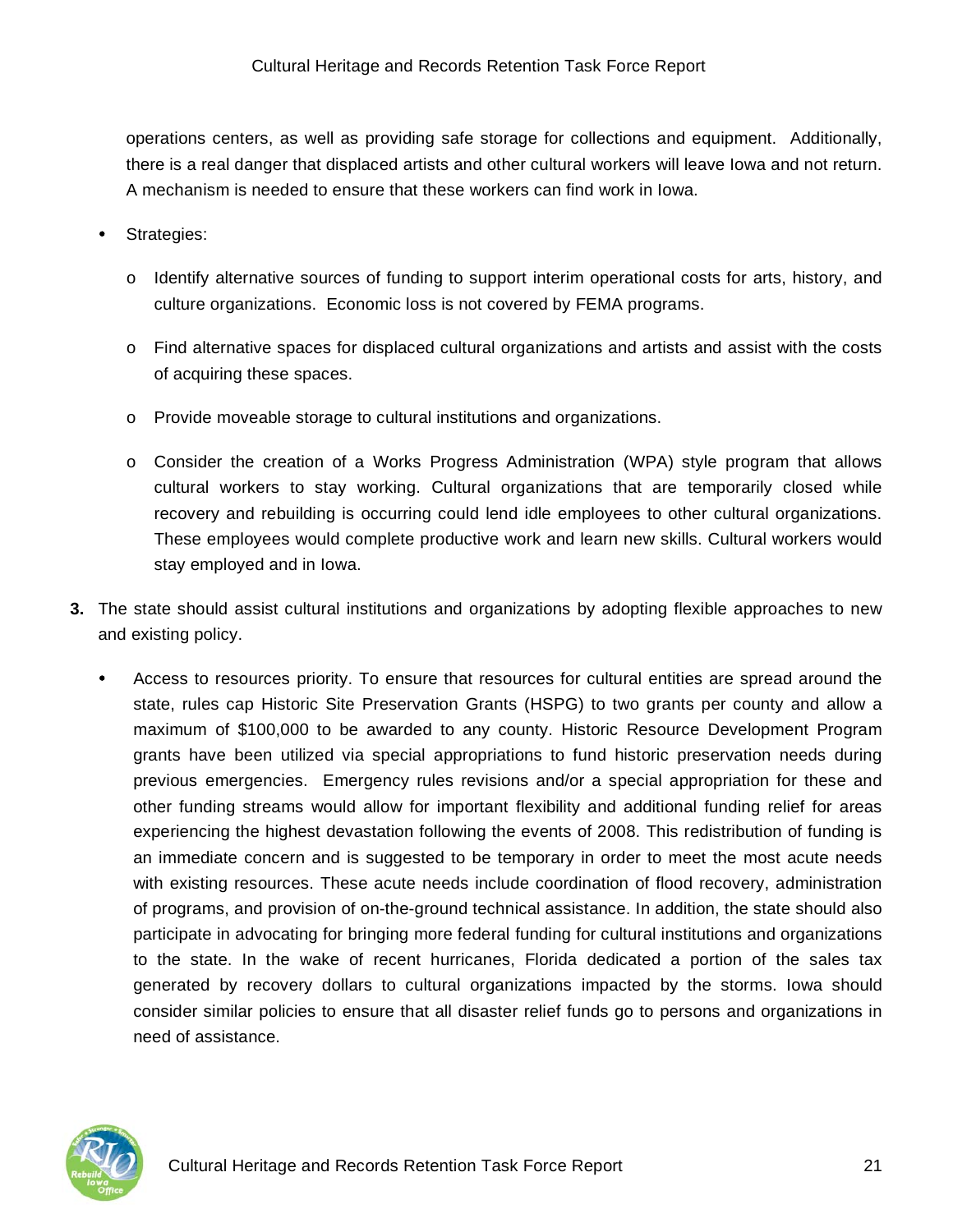- Strategies:
	- o Research appropriate changes to Historic Site Preservation Grant (HSPG) program to allow greater flexibility during emergencies. Of top concern is the cap allowing only two HSPG awards per county and a total of no more than \$100,000 awarded per county.
	- o Consider appending resources to the Historic Resource Development Program (HRDP) to respond to emergency needs throughout state declared disaster area
	- o Expansion of the Technical Assistance Network (TAN). This program, funded with reverted funds from HRDP grant projects, offers consultants that provide an assessment of documentary collections, historic buildings, and museums and offers technical assistance to be used in developing HRDP grant applications. The current \$15,000 of available resources for the TAN is far short of the demand. Much more significant resources are needed to meet the demand for technical assistance across the state by affected entities.
	- o Advocate for passage of a \$35 million federal appropriation for the Historic Preservation Fund for properties impacted by natural disasters in the Midwest.
	- o Dedicate a portion of sales tax generated from recovery and rebuilding dollars to cultural organizations and institutions, as shown in example in Florida.
- **4.** The state should provide support for preparation and mitigation of future concerns for cultural institutions and organizations.
	- Plan appropriately for the future of cultural institutions and organizations in Iowa priority. The state should encourage cultural entities in Iowa to participate in emergency planning and mitigation internally and in coordination with their communities and counties. The Task Force has recognized that the events of 2008 highlight the need for cultural institutions and organizations to be better prepared for future disasters and to integrate culture into their community and county emergency plans. The Task Force encourages state support and assistance in putting resources and regulations in place to encourage this critical preparation and collaboration. Especially for cultural institutions, it is important to plan to receive necessary, specialized supplies and equipment for recovery processes.
	- Strategies:
		- o Request evidence of emergency planning for all organizations receiving state funding for grant applications and as a component of grant reporting.

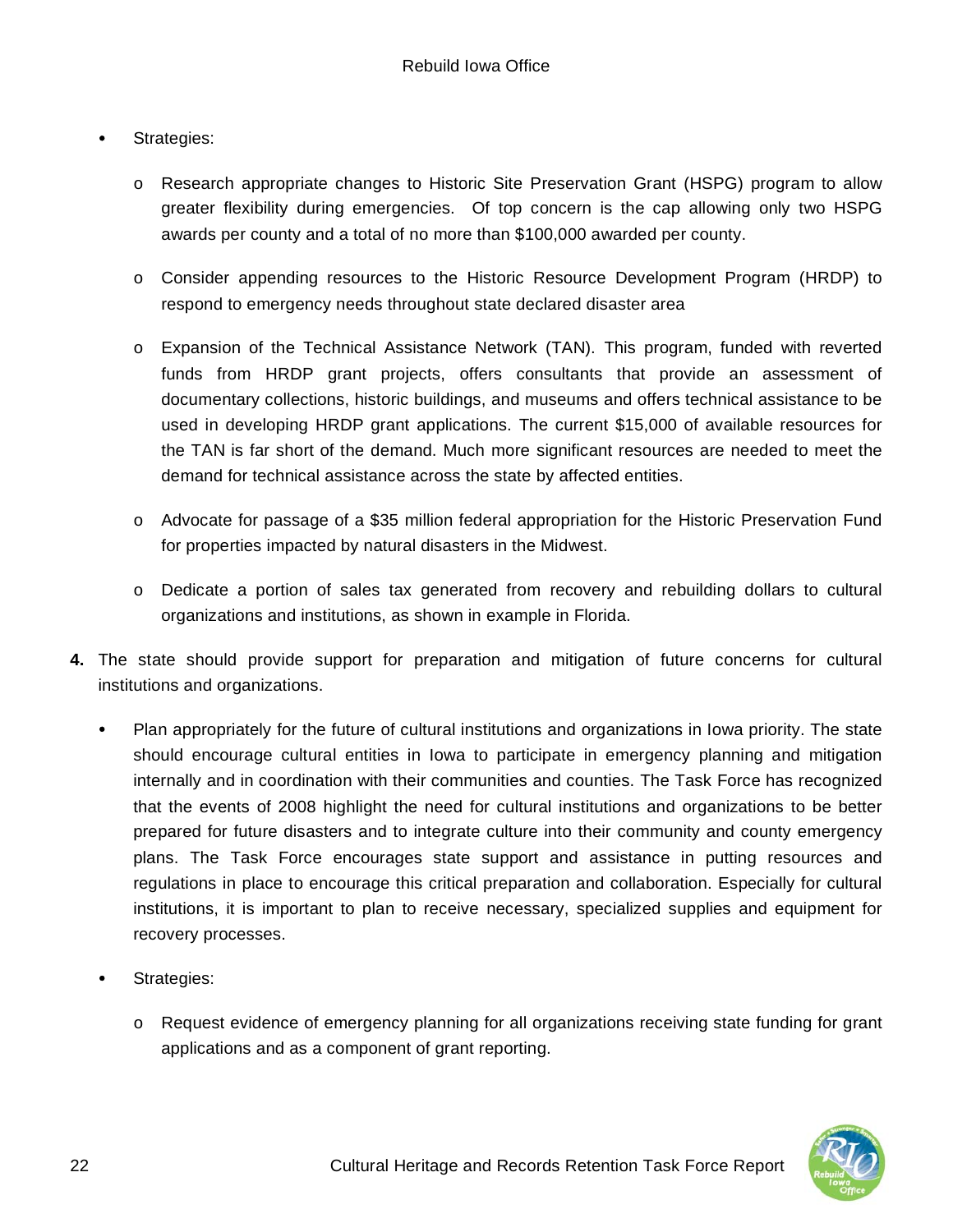- o Create a resource guide of subject matter experts and funding opportunities to assist these agencies with emergency planning and hazard mitigation.
- o Design and implement of an intra-state and inter-state Emergency Management Assistance Compact (EMAC) model to provide necessary coordination of on-the-ground technical and equipment support.
- o Encourage cultural entities to participate in floodplain management plans.
- **5.** The state should implement changes to statewide standards and resources to assist in rebuilding efforts to create a higher quality of life for Iowans through cultural opportunities.
	- Plan appropriately for the future of cultural institutions in Iowa priority. As the Task Force recognizes long-term needs and opportunities to rebuild Iowa safer, smarter, and stronger, it is important to consider the opportunity to diversify the economy of local communities to prevent potential downturns through the strengthening of cultural institutions. It is important to encourage the rehabilitation and rebuilding of cultural entities that have been damaged, while fortifying current structures. An improved quality of life is essential to a rebuilt Iowa.
	- Strategies:
		- o Explore opportunities to fully fund the Historic Resource Development Program (HRDP). HRDP constitutes 5 percent of the Resource Enhancement and Protection (REAP) program. At full funding, this would allocate \$1 million to the HRDP program. The attached chart in the Supporting Documents section shows the demand for grants from the State Historical Society and available resources of the State Historical Society before the disasters.
		- o Research opportunities to lift the cap on state historic tax credits to facilitate a more rapid rehabilitation of damaged structures and to save structures that are in danger of being demolished due to unavailability of funds for rehabilitation. Lifting the cap would align Iowa's Historic Tax Credit program with the Federal Historic Tax Credit program. This recommendation is essential for Main Streets across Iowa, rural homesteads, and farms devastated by the natural disasters, as well as the future of entire neighborhoods, such as the Bohemian Commercial Historic District in Cedar Rapids. This program has already leveraged \$236 million in direct private investment since 2000, not counting increased tax revenues or calculating economic multipliers. In addition to leveraging construction costs 4 to 1, the rehabilitation projects enhance the state income tax, state sales tax, and local property tax revenues.

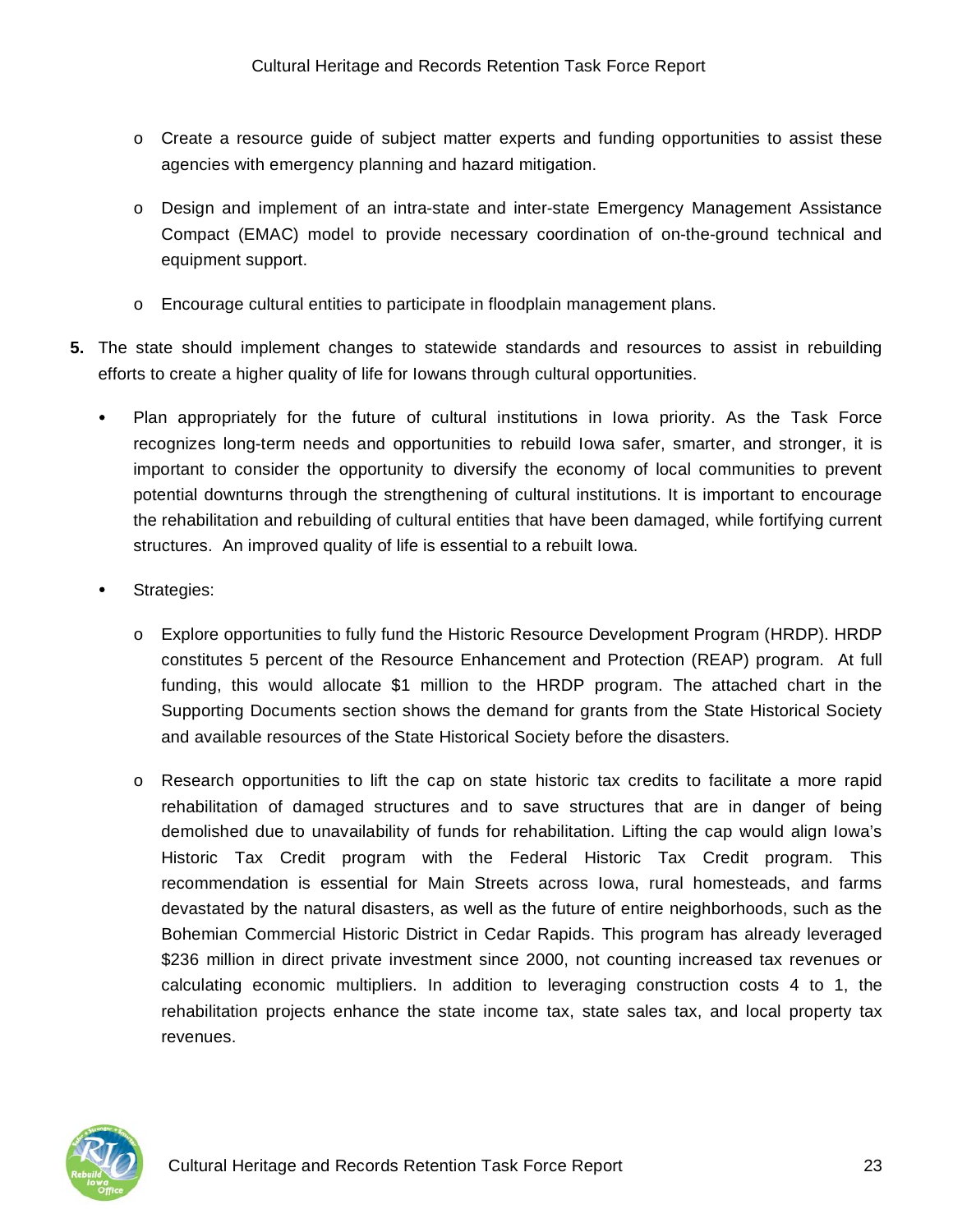- $\circ$  Expand and support programs through established collaboration initiatives such as the Culture, History, Arts Teams (CHAT) initiative or Iowa Tourism Regions to meet local needs and support collaboration. For example, CHAT regions serve as a communication tool between cultural organizations and the Department of Cultural Affairs, and raise awareness about the economic impact these organizations and institutions have across the state. Another option discussed for providing this assistance was Iowa's Tourism Regions and Education Programs serve communities statewide and are housed in the Iowa Department of Economic Development. These organizations can also be used as a mechanism for providing technical assistance to cultural organizations on emergency preparedness training.
- o Utilize the Iowa Great Places program for community planning in impacted communities. The Great Places program has a framework for ensuring all community stakeholders are "at the table" for creating a comprehensive investment strategy for the next five to ten years. Stakeholders must articulate their sense of place, identify their strengths and gaps, develop a vision for the future, and create a plan for making that vision a reality. Once the investment proposal has been developed, communities may submit them to the Iowa Department of Cultural Affairs for designation as a Great Place. Once designated, all relevant state agencies will work with communities as they implement their plan by offering technical assistance, essentially creating a one-stop-shop for community development assistance. Additionally, all grant applications from Great Places to state agencies receive additional consideration. Iowa Great Places can work with FEMA's Long-Term Recovery Planning Process and assist in the development of a Great Places proposal for each community. Additional Great Places staffing would be necessary to focus attention on impacted communities.
- o Consider increased support of arts funding. Currently, Iowa is ranked low on the list of arts spending in the nation, and demand for funding is considerably larger than what is available. This is imperative for supporting local artists and enhancing quality of life for Iowa. The attached chart in the Supporting Documents section shows the demand for grants to the Iowa Arts Council and available resources before the disasters.
- o Explore expansion of the Technical Assistance Network (TAN). This program provides consultants that have the expertise to assess documentary collections, historic buildings, and museums and also offers technical assistance. The current appropriation of \$15,000 is far short of the demand and does not compensate professionals at market rates.
- o Increase the support of public art associated with construction of new and damaged buildings as well as maintenance of projects.

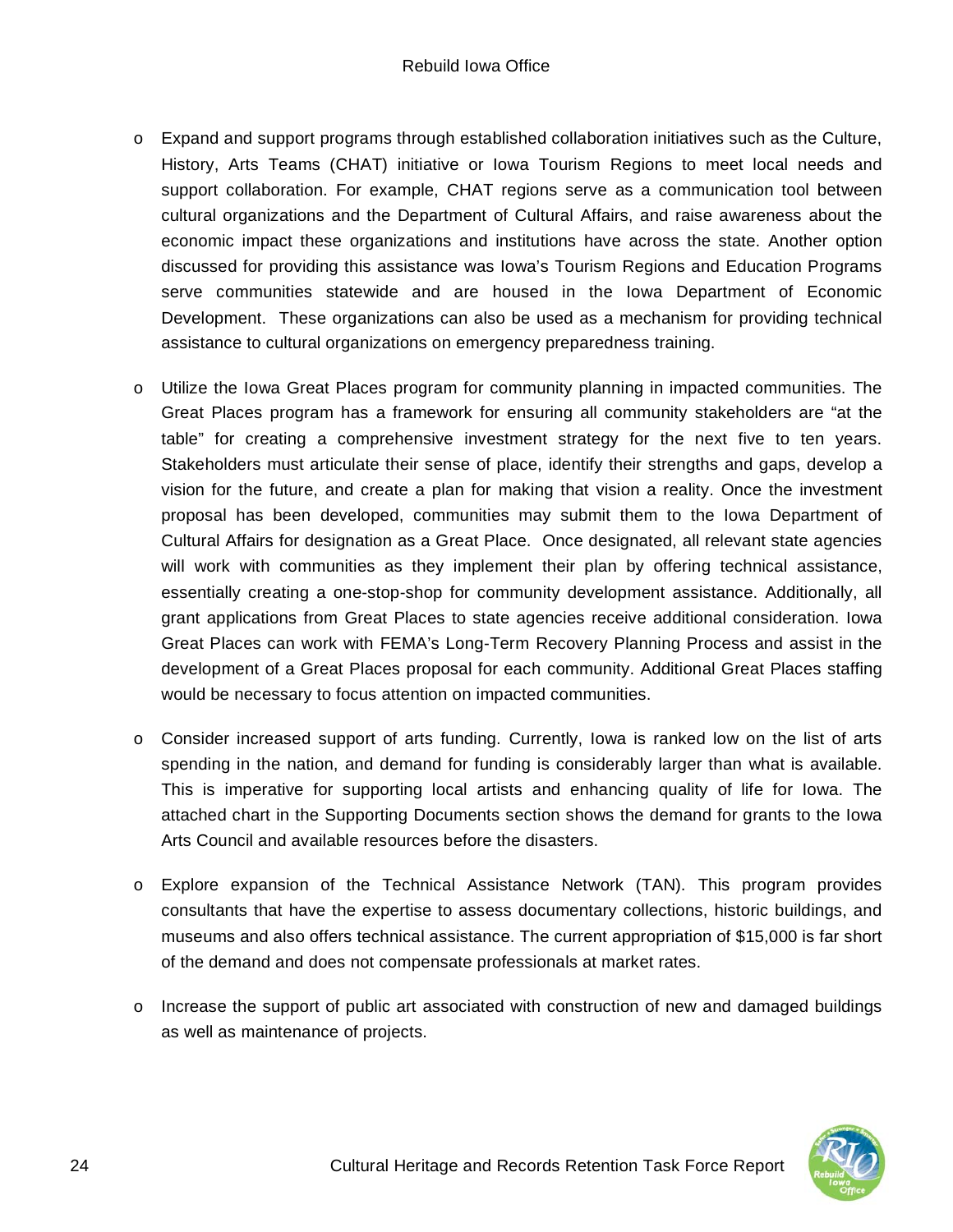o Use "green" building standards when rehabilitating/rebuilding. Rehabilitation of existing structures is one such "green" method.

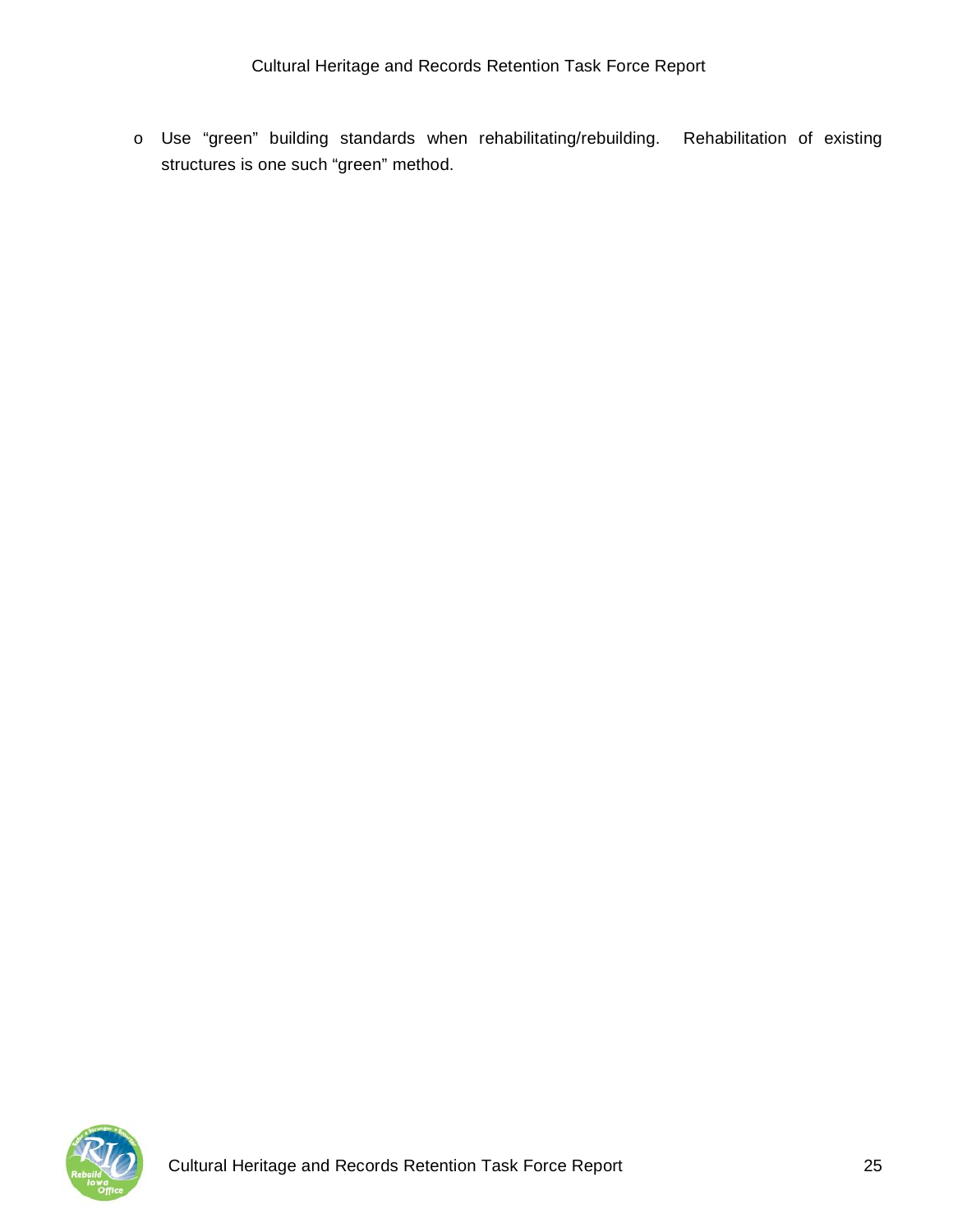# **Cultural Heritage Supporting Data and Information**

- Iowa Arts Council Funding Demand and Available Resources
- State Historical Society Funding Demand and Available Resources
- DCA Flood Report Map
- CHAT Regions
- News Articles

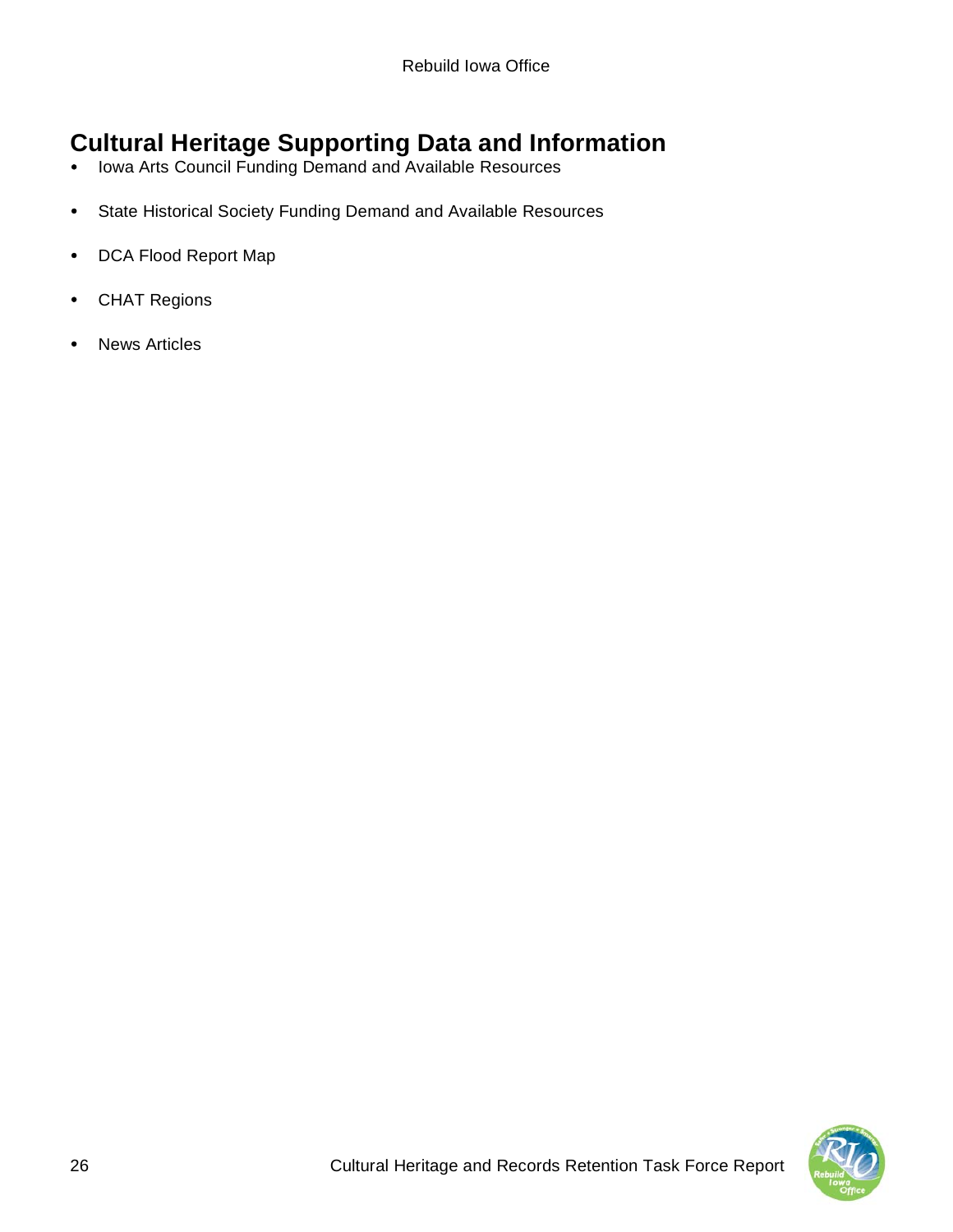# **Rebuild Iowa Records Retention Task Force**

- Karris Golden, Task Force Chair, Waterloo
- Melissa Bird, Keokuk County Recorder's Office, Sigourney
- Representative Carmine Boal, Iowa General Assembly, Ankeny
- Senator Nancy Boettger, Iowa General Assembly, Harlan
- Alan Clausen, Hawkeye Community College, Hudson
- Michael Dargan, Waterloo Public Library, Waterloo
- Brian Ford, Rockwell Collins, Cedar Rapids
- John Goerdt, Iowa Judicial Branch Department, Des Moines
- Bernardo Granwehr, Iowa State Auditor's Office, Des Moines
- Amy Groskopf, Davenport Public Library, Davenport
- Brian Ford, Rockwell Collins, Cedar Rapids
- Gordon Hendrickson, State Historical Society of Iowa, Clive
- Senator Wally Horn, Iowa General Assembly, Cedar Rapids
- Marian Karr, City of Iowa City, Iowa City
- Nancy E. Kraft, University of Iowa Libraries, Iowa City
- Joan McCalmant, Lynn County Recorder's Office, Cedar Rapids
- David McCartney, University of Iowa Libraries, Iowa City
- Representative Helen Miller, Iowa General Assembly, Fort Dodge
- Nancy Parrott, Jasper County Recorder's Office, Newton
- Cyndi Pederson, Iowa Department of Cultural Affairs, Des Moines
- Diane Rauh, City of Des Moines, Des Moines



Cultural Heritage and Records Retention Task Force Report 27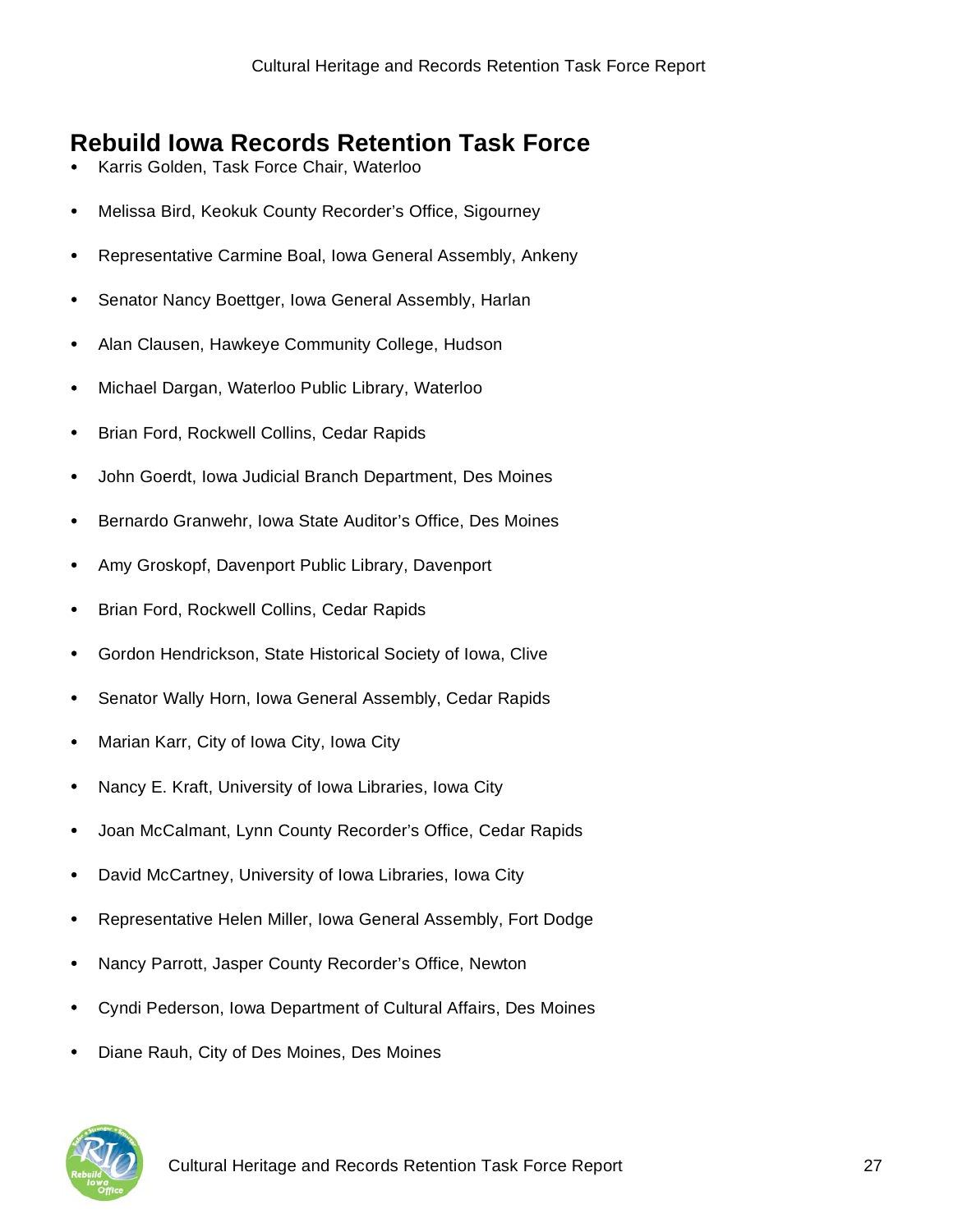- Hilary Seo, Iowa State University Library, Ames
- Tom Shepherd, Iowa Department of Administrative Services, Des Moines
- Lorna Truck, Library Consultant, West Des Moines
- Mary Wegner, State Library of Iowa, Des Moines
- Tanya Zanish-Belcher, Iowa State University Library, Ames

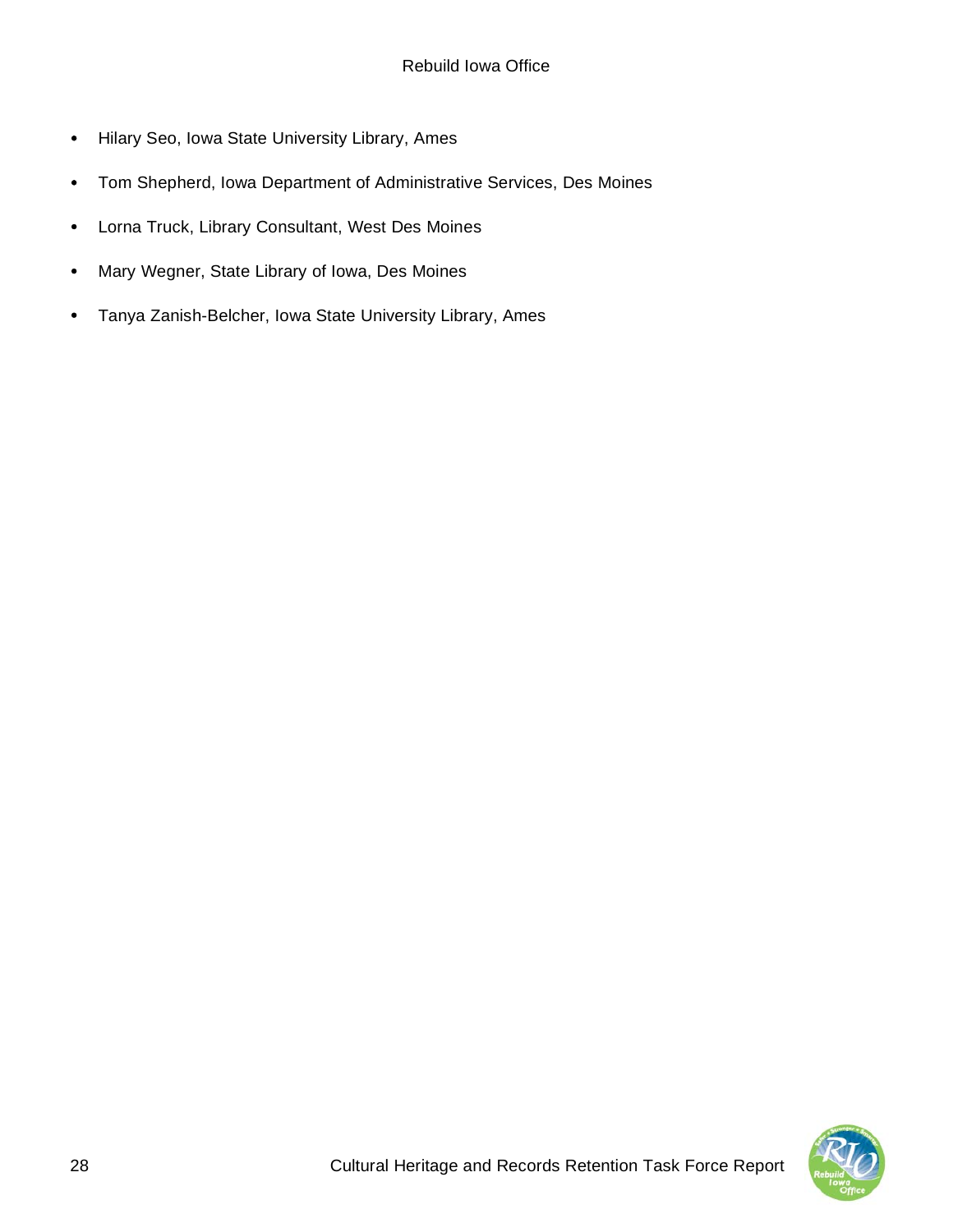# **Rebuild Iowa Records Retention Resource Group**

- Phil Kenealy, Aces, Cedar Falls
- Steve Petersen, Rockwell Collins, Cedar Rapids
- Gordon Smith, Involta, Cedar Rapids
- Tim Soderholm, Wells Fargo Financial, Ankeny
- Jeff Stein, Archives of Iowa Broadcasting, Denver
- Vicki Walch, Council of State Archivists, Iowa City

Task Force members were drawn from an all-volunteer pool of Iowans who expressed interest in serving the state. The response was overwhelming, with many more individuals volunteering than could be accommodated in the balance of a deliberative Task Force body. Rather than turn away volunteers who brought with them experience and expertise, each Task Force welcomed those volunteers to a Resource Group which participate in the meetings through offering presentations, specialized information, and additional inputs and ideas for rebuilding Iowa.

Rebuild Iowa Office staff supporting the work of the Cultural Heritage Task Force are Aaron Todd, Emily Hajek, and Mary Jane Olney.

In support of the Rebuild Iowa effort, Task Force facilitation, staffing, and report development services were provided by State Public Policy Group (SPPG), Des Moines.

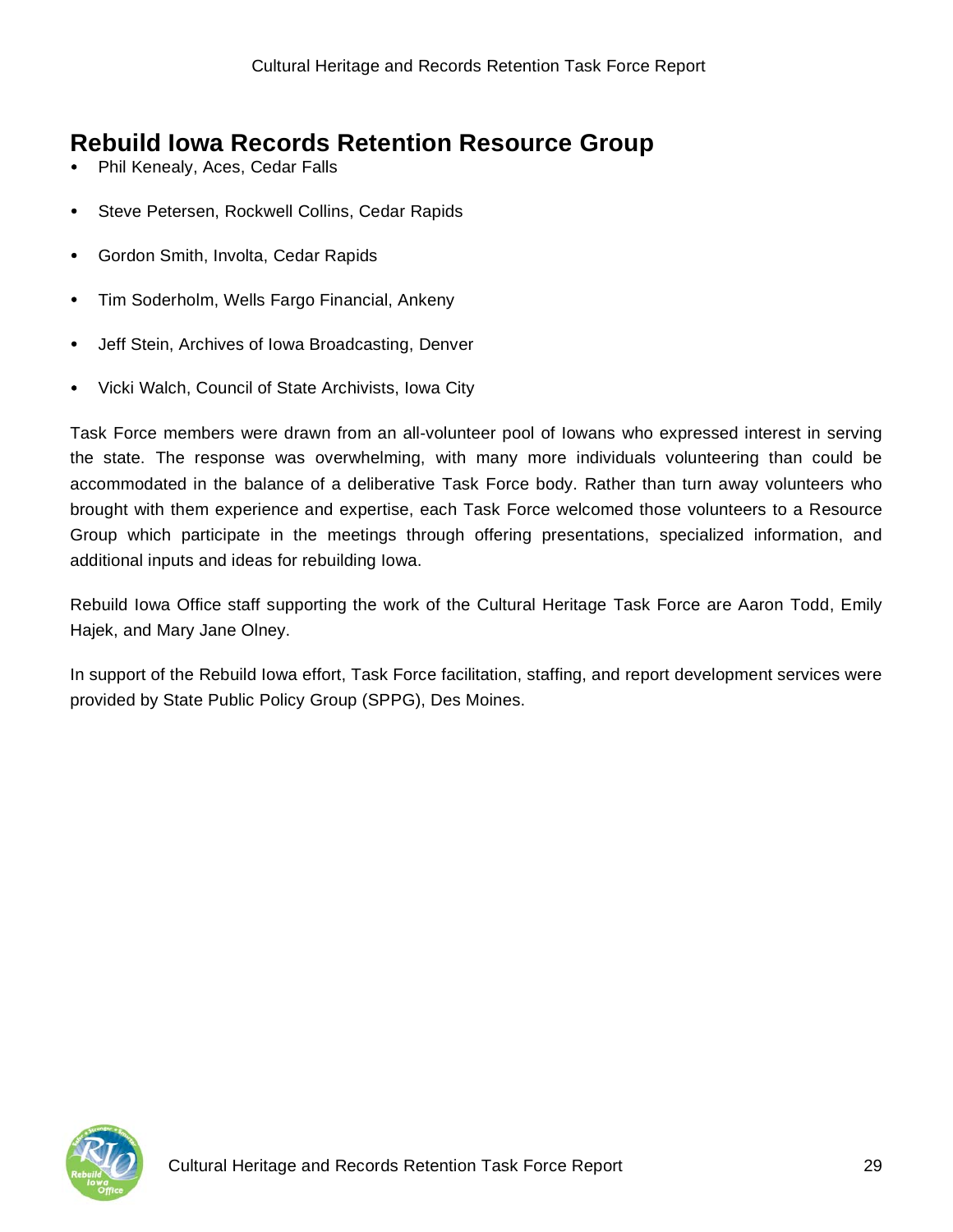### **Executive Summary – Records Retention**

After a disaster, people often find themselves struggling to prove ownership, insurance coverage, registrations, and other essential facts that are necessary to rebuilding their homes and lives. When an individual loses an item of record, they count on their government, where an "official" copy is located. When a disaster has affected both the individual and the public infrastructure, these losses are compounded. Typical records requested after a disaster include mortgages, deeds, probate records, wills, divorce settlements, school records, titles, and many others. In essence, the ability to access records is a civil rights issue – most people believe that it is their right to obtain vital and essential records, and that it is the government's and other institutions' responsibility to store and secure these records. For the purposes of this report, vital records are defined as birth, death, and marriage certificates. Other important records are considered "essential." Also, for the purpose of this report, "records retention and management organizations" refers to state and local records, library materials, and archival collections.

Iowa and Arkansas are two of the only states in the country where there exists no comprehensive records retention program. Due to this, there is currently no comprehensive data collection system for storing and securing vital and essential records across institutions. Local entities have a responsibility to provide records in a complete and timely manner. Additionally, cities and counties have a legal obligation to preserve information for any pending litigation. Cultural, arts, and historical organizations and institutions such as State Historical Societies, libraries, and institutes of higher learning all store and maintain collections and archives that are vital to the cultural and traditional integrity of local communities. The likelihood of organizations to protect records often depends on their understanding of the importance of the records, and making necessary decisions based on the noted importance. It is also critical to recognize that records have different values: essential records are not necessarily permanently valuable.

As the face of records changes, it is important to note the need to plan for the future of records retention. The priority issues that emerged from information and discussions are threefold for Iowa in the aftermath of the disasters:

- Education and communication support
- Continuity of operations support
- Emergency preparedness and response planning

With the issues and priorities in mind, the Rebuild Iowa Records Retention Task Force recommends the following to move Iowa closer toward the goal of systematic records retention and management:

1. The state should implement an effective Records Management Program.

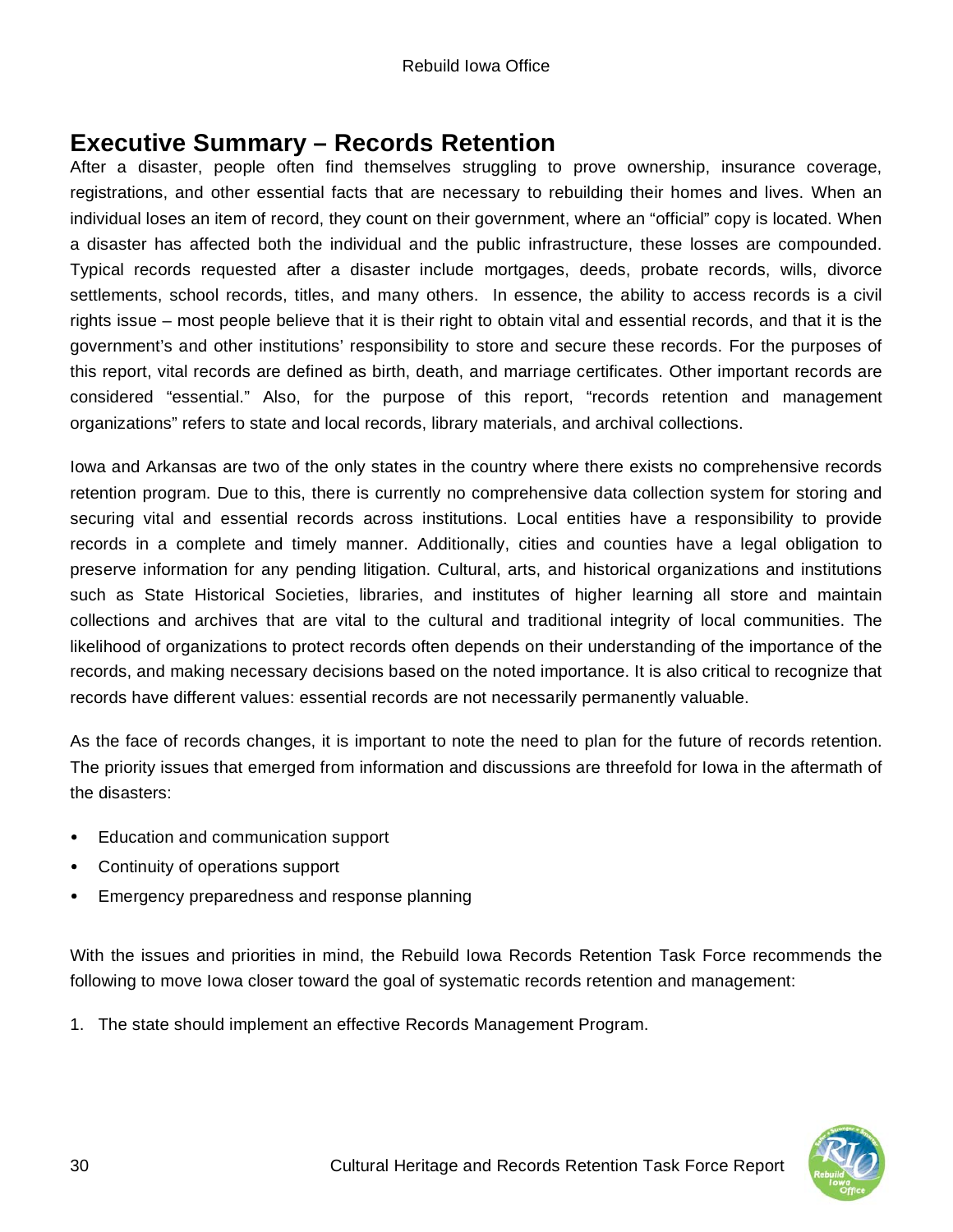- 2. The state should design and implement a communication plan educating about the importance of vital and essential records.
- 3. The state should engage institutions maintaining vital and essential records in emergency planning and preparedness.
- 4. The state should maximize and encourage opportunities for collaboration among in-state and out-ofstate entities and service providers that may be called upon for on-the-ground technical assistance during emergencies.
- 5. The state should secure and coordinate resources for continuity of operations for libraries and other cultural institutions that have the responsibility of records management and storage.

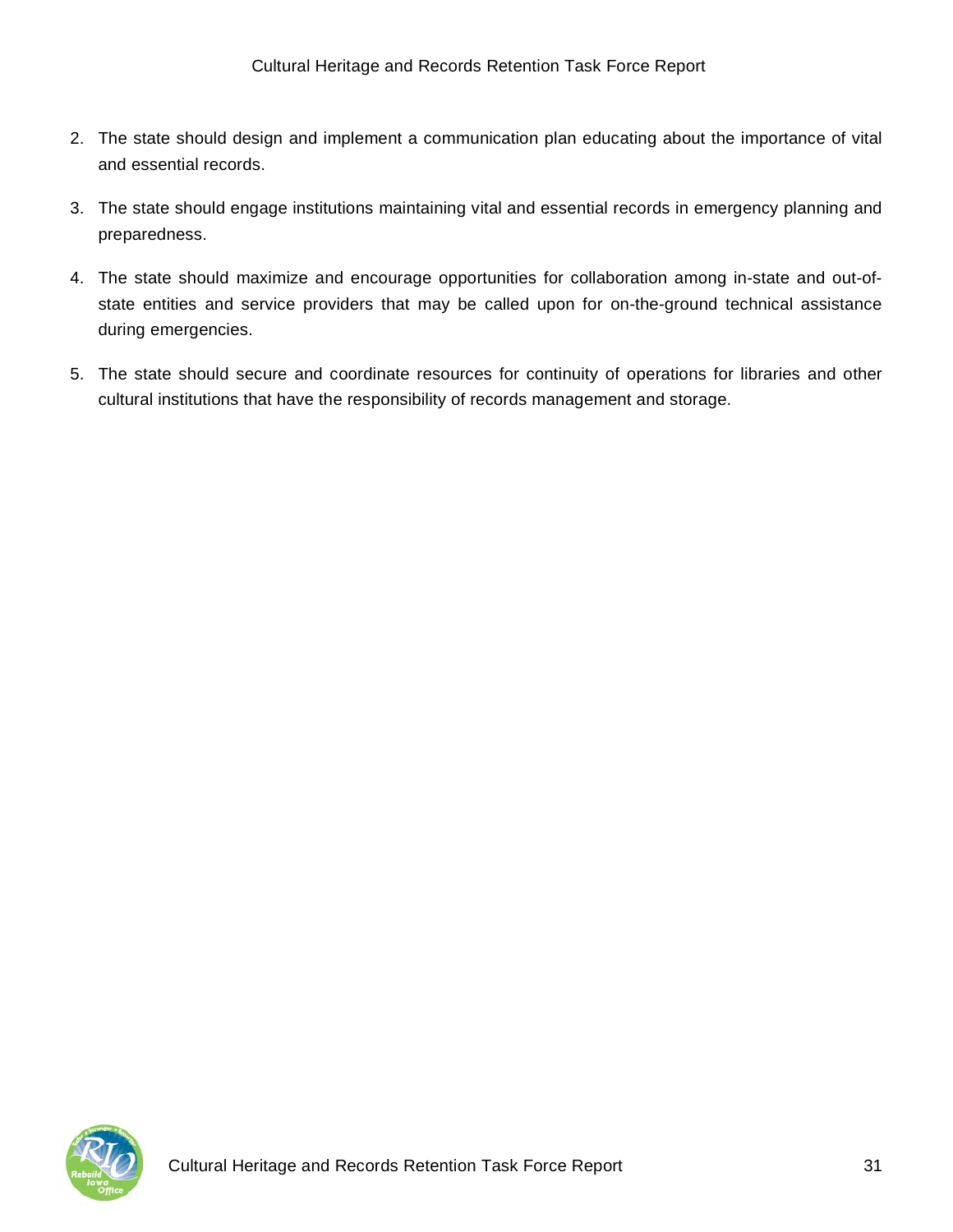### **Damages and Impact on Records in Iowa**

For the purposes of the Task Force and this report, "records" constitute records, collections, archives, and other tangible items. The State Historical Society of Iowa and the State Archivist in Iowa are housed in the Iowa Department of Cultural Affairs, Iowa's state department dedicated to history, arts and culture. It is not a regulatory agency; therefore there is no mandatory reporting mechanism for assessing the number and type of sites managing records in Iowa or any damage these sites may have incurred to their records, collections, or archives. Additionally, many have expressed concern that assessment for damages to cultural entities is not necessarily monetary, and insurance does not cover true replacement cost of these types of items. Moreover, there is a very short window of opportunity to save documents often inventoried in collections and archives, with the first 48 hours being most critical to the integrity of these items. It is also important to note that vital and essential records are not ordinarily assessed a standard monetary value.

Information regarding the State Records Center and State Archives indicate that these records are generally well protected. Records in the State Archives are stored above the 500-year floodplain in the State Historical Building in Des Moines, Iowa; however, 25,000 cubic feet of records are stored in a leased facility in the Raccoon River floodplain in Des Moines, including all of the records from the Iowa Supreme Court. Many of these records were temporarily removed during the threat of flooding. In both Benton and Bremer counties, public records were lost or damaged.

The Iowa Cultural Resources Damage Assessment, administered by the Iowa Department of Cultural Affairs (DCA) is still active in collecting data. As of August 12, only two city and county archives offices and two libraries had responded. These institutions indicated problems with lack of flood insurance, losses to collections, and the need for recovery assistance. The DCA has also collected voluntary data via conference calls and a dedicated email address. A number of courthouses across the state reported damage to collections stored in basements. The State Library of Iowa has also collected information from libraries across the state and has reported more than \$20 million in damages to Iowa's libraries. Losses include 4,500 items from the collection at the Elizabeth Rasmussen Memorial Public Library in New Hartford and 200,000 items from the collection at the Cedar Rapids Public Library. Some communities lost a large portion of their records. The City of Oakville was able to salvage some municipal records, however many are thought to be permanently lost. The tornado that devastated Parkersburg carried pieces of paper from the city clerk's office as far away as La Crosse, Wisconsin. The State Library of Iowa's reports on Iowa's library losses do not include damages incurred at The University of Iowa. The Task Force recognizes that communities that incur damages to their libraries lose more than just pieces from their collection, but also space for programs, computers for internet access, capacity to assist people in meeting their information needs, and a community gathering place, among other items.

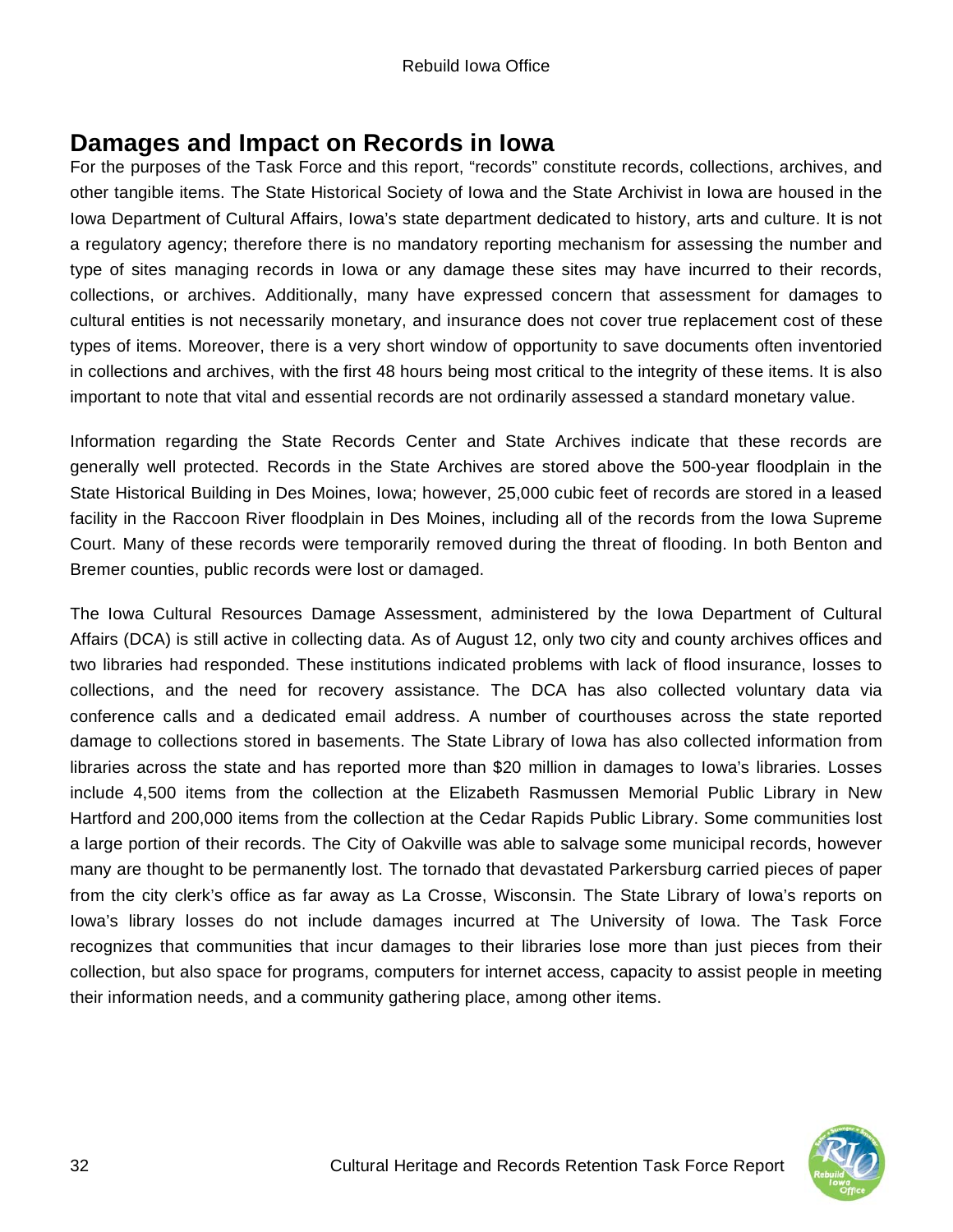### **Issues in Records Retention**

The events of the summer of 2008 have affected Iowans in a number of ways, as demonstrated by the data. Impacts on records retention created by the disasters, still mostly unknown, will have far-reaching short and long-term effects on individuals, communities, and organizations for years into the future. Recognizing that records provide the critical infrastructure for continuity of life of local communities, it is extremely important that the state examine current records retention practices when identifying priorities for rebuilding a safer, smarter, and stronger Iowa.

Loss and damage of these important records can have far-reaching detrimental impacts on individuals, businesses, community organizations, and non-profits. Although the most critical time in providing solutions has passed, valuable lessons learned from past disasters can be used by policymakers to ensure the safety of these critical documents in the future. Additionally, entities that did address the threat before damage was incurred have outstanding needs that require assistance in the short-term, such as the need for alternative space to hold saved records as permanent storage is being prepared and expert laboratory work on items being recovered. It should be noted that the Iowa Conservation Preservation Consortium coordinated an important response in the Cedar Rapids area and was on the ground assisting immediately following the disaster, saving about 90% of the collection.

With 83 counties declared Presidential Disaster Areas for Public Assistance and 74 declared for Individual Assistance as of August 12, 2008, it comes as no surprise that the severity of damage is very high. These unprecedented losses in Iowa signal both a warning and an opportunity for the state. As Iowans work to put their lives back together and realize the importance of the maintenance of these records, it is important to consider the immediate, intermediate, and long-term steps necessary to best address the state and community needs for safe and secure records retention.

### **The Context**

Records retention is often considered by the public to be an automatic and inconsequential service provided by government and private entities, but called upon in times of need with the expectation of ready access. With no statewide system regulating records retention across institutions, some individual entities are left to develop their own set of standards for retention of different types of records, locations for records storage, schedules for how long to keep records, and appropriate modes of records destruction. Every County Board of Supervisors and City has the authority to set its own records retention schedule. Public entities have a responsibility to maintain accessible records available for the public at little cost. Although this information is consistently accessed throughout the year, there is a heightened demand for this information by individuals who have incurred losses due to the disasters and are in need of copies of their own records that may have been lost. Additionally, many entities, such as hospitals, are legally required to have access to all records at all times, including during disasters. In 2003, an updated Municipal Records Manual was released by the Iowa Department of Cultural Affairs to assist municipalities with records

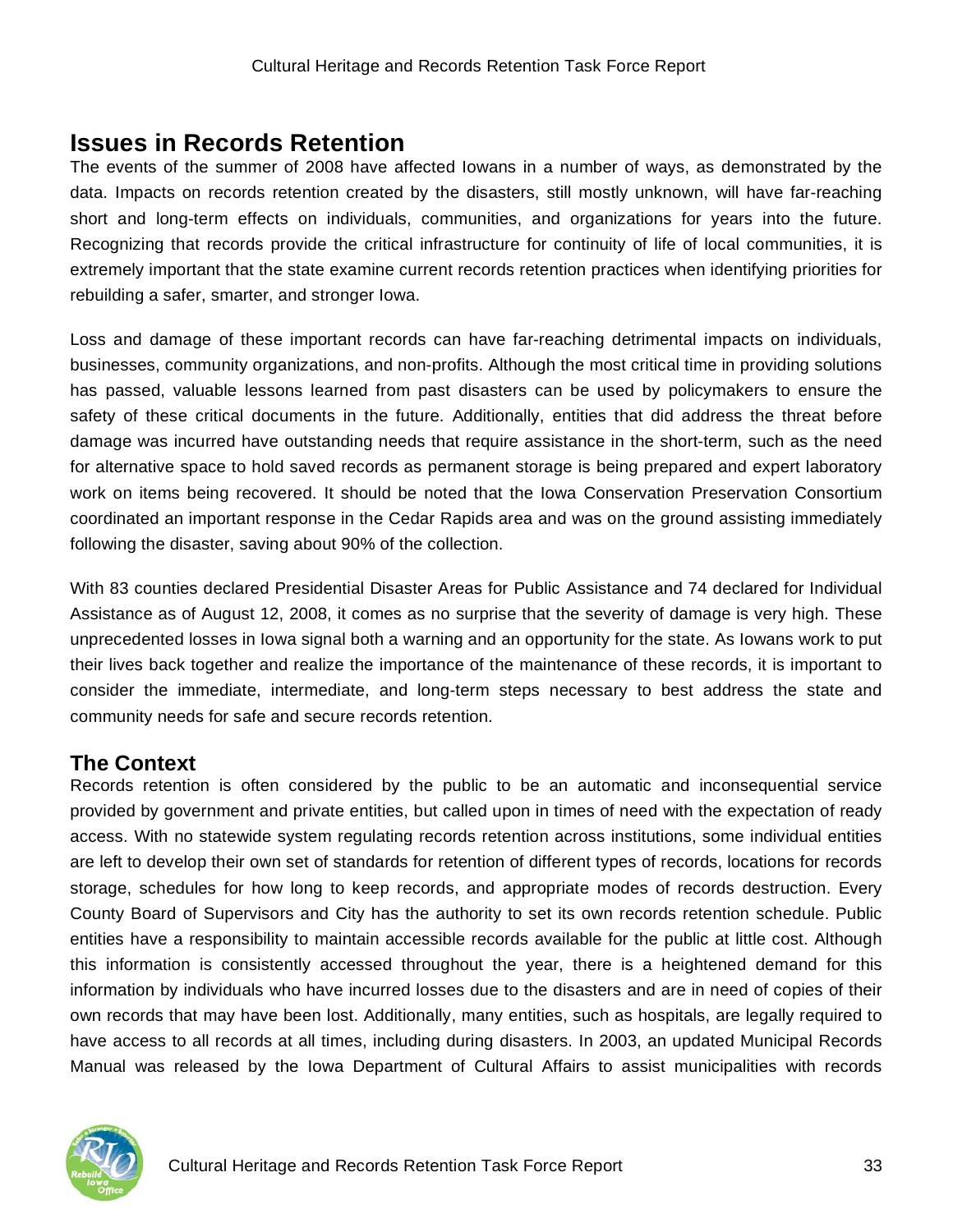planning. Each city may choose to refer to the Manual, but none are required to apply its suggestions and each is ultimately responsible for creating its own plan.

Often space shortages require that records be stored in otherwise unused space, such as basements and lower-priced rental storage. Some spaces used by affected institutions were located in floodplains or other settings susceptible to internal structural problems like broken water pipes. Moving records is often laborintensive and requires moving trucks, preferably with refrigeration. It is no surprise that this undertaking can often be prohibitively expensive. When records have been damaged, especially by water, there is a very short window of time, usually 48 hours, for critical steps to be taken to save records. Refrigeration is required once paper documents have incurred water damage, and in most communities, affordable statewide refrigeration resources are not often readily accessible.

There are 543 public libraries in Iowa, 80 higher education libraries, 365 school districts, 99 counties, and countless other institutions – all with the responsibility of storing and maintaining records, collections, and archives. These groups have long needed coordination and locally-administered technical assistance for disaster response, but with few incentives or financial resources to improve local records retention practices, this need has been difficult to meet.

To provide context to the discussion, current funding opportunities available for damage response and recovery include:

- The National Endowment for the Humanities is offering Emergency Grants to salvage or protect humanities collections where assistance from FEMA is not available.
- The Institute of Museum and Library Science administers the Conservation Project Support Program, which awards up to \$250,000 to help museums identify conservation needs and priorities to ensure the safekeeping of their living and nonliving collections. Funds can be used to develop disaster preparedness and recovery plans that include a provision of training for those throughout the state that are in charge of collections. This may include personnel from libraries, museums, state, city, and county officials. As noted in the Cultural Heritage section above, HRDP funds are also available.
- The Historic Resource Development Program (HRDP/REAP) grants, available through the State Historical Society, have been allocated for state fiscal year 2009, and applications for state fiscal year 2010 are due in spring 2009. However, a limited amount of emergency Historic Resource Development Program Grants (HRDP/REAP) of up to \$15,000 have been made available. HRDP grants usually support projects of \$20,000 or less, with no more than \$100,000 awarded per county.
- Federal Emergency Management Agency and Iowa Homeland Security and Emergency Management Division Public Assistance program is available to eligible private non-profit organizations.

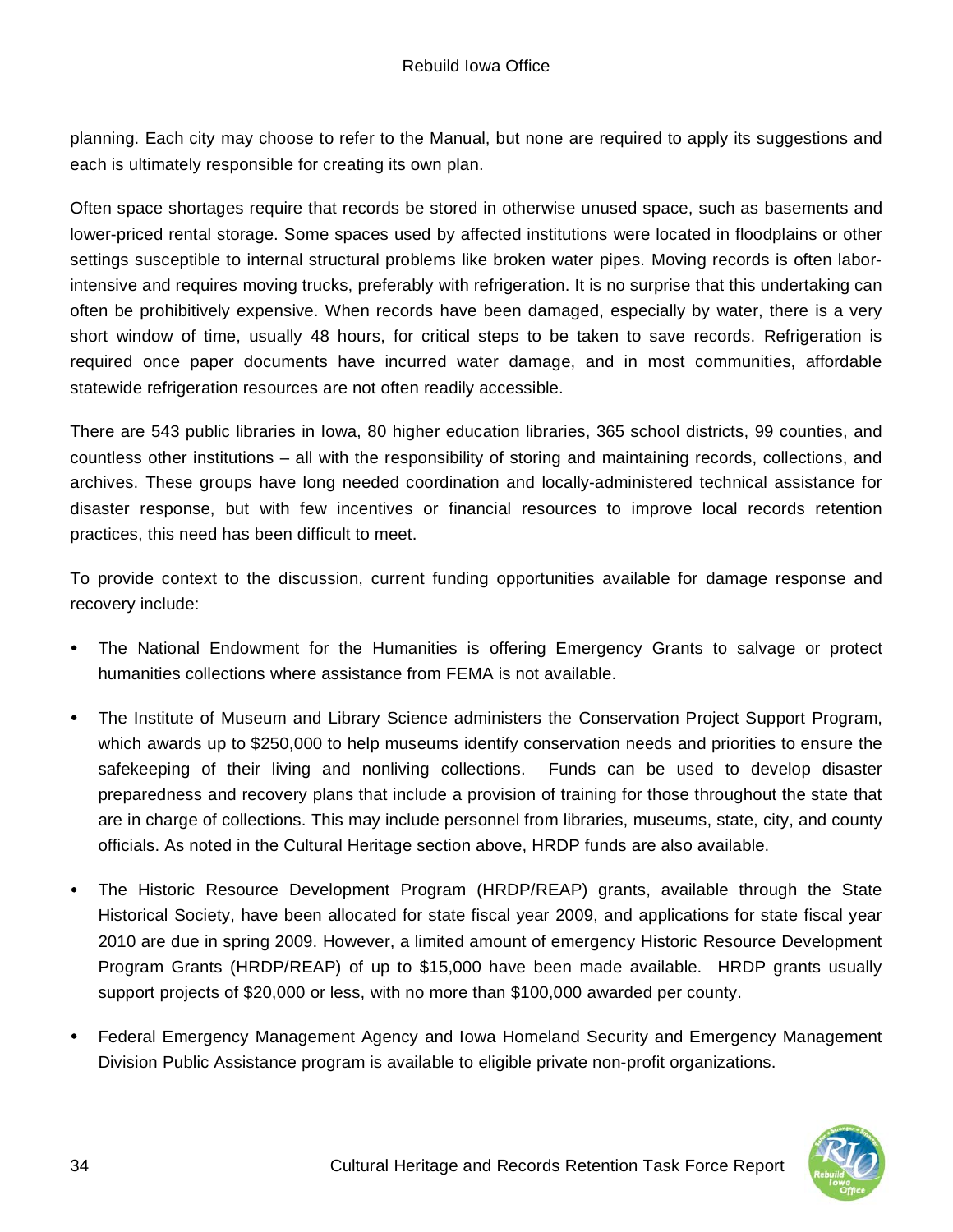- Federal Emergency Management Agency Individual Assistance may be available to individuals charged with records retention.
- The Small Business Administration offers Physical Disaster Business Loans to nonprofit organizations for uncompensated physical losses that are a result of declared disasters.

### **Priority Issues**

Due to the diverse nature of records retention and records users, it was challenging to identify a core set of priorities by which to make recommendations for the state that can assist in meeting the needs of all stakeholders. However, the Records Retention Task Force has recognized three distinct issues in which state assistance can provide important leadership and direction to solve issues of records retention exacerbated by the events of 2008. The Records Retention Task Force has identified the following three priority issues:

- Education and communication support
- Continuity of operations support
- Emergency preparedness and response planning

#### *Education and Communication Support*

During the Records Retention Task Force meeting, it was apparent that without a formal records retention structure in Iowa, there is a lack of communication between groups responsible for records retention such as counties, cities, museums, libraries, historical and cultural organizations and state entities. Beyond intercommunication once a disaster strikes, leaders are often not sure who to call upon for assistance and expert advice. As records change and more items are stored using electronic and other technologicallyadvanced means, retention schedules and storage plans will need to be adjusted. Paper conservation labs exist around the state, but with no form of communication for needs and available solutions and funding, these resources may go unused. These resources are especially important during the critical 48 hours after water damage has occurred. Most of these entities have not had access to additional resources and do not have the technical capacity to apply for grants and supplemental funds. Training for grant writing and accessing supplemental funds is necessary.

#### *Continuity of Operations Support*

Immediately following a disaster, it is important that records be salvaged and that responsibilities for managing records continue. Records have often been moved before and after disasters, creating a need to

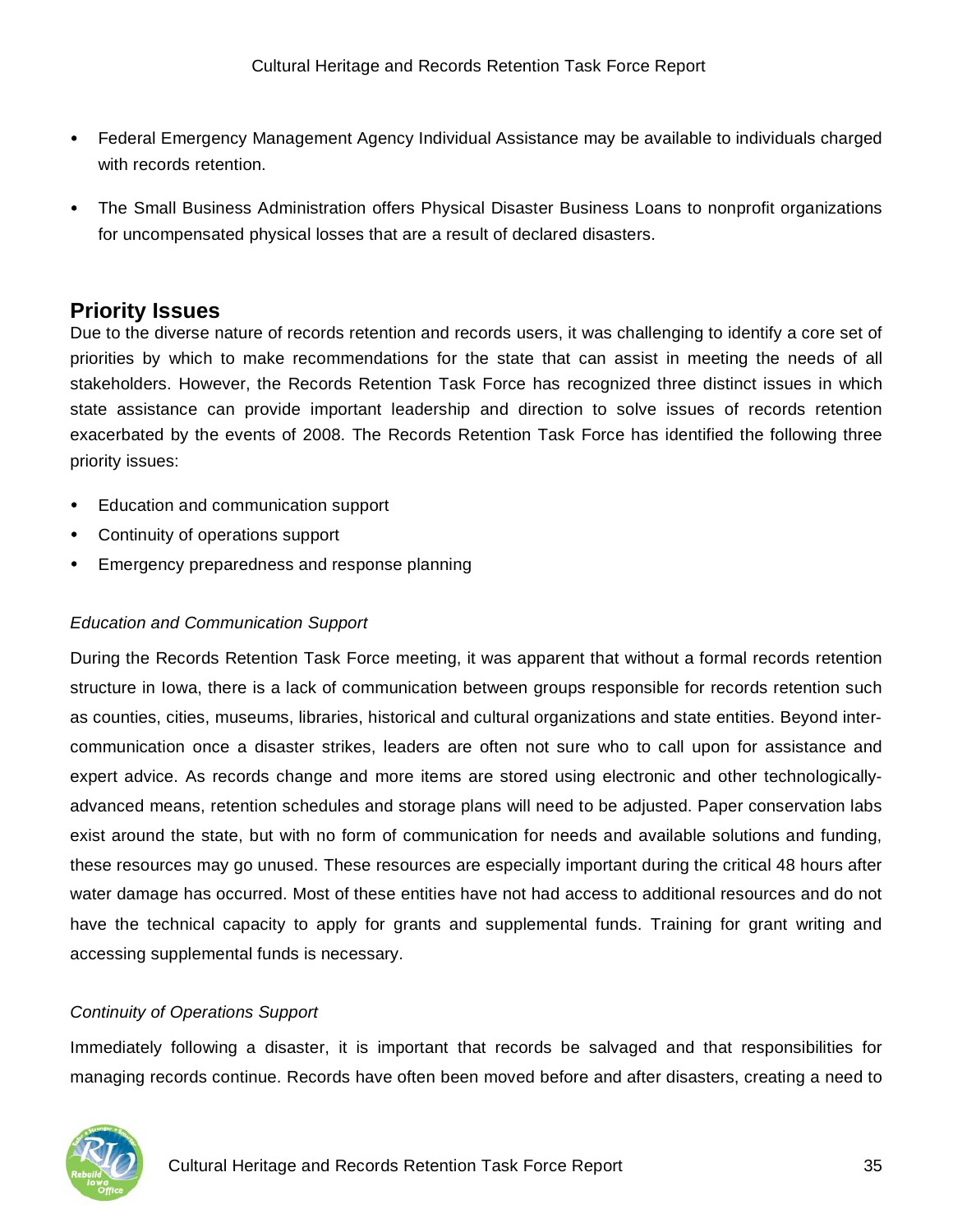locate temporary or new permanent storage facilities. Additionally, many entities responsible for records retention will need to access additional resources to handle damage repairs. Many entities will also require additional staffing support to meet the increased demand for access to records. Moreover, along with maintaining continuity of operations, entities will also require professional assessments to identify and prioritize damages.

#### *Emergency Preparedness and Response Planning*

Many agencies do not have training or existing plans for how to take care of their records in emergencies. Additionally, entities responsible for records retention are faced with collections of a variety of types and ages, requiring an entity to prioritize records and collections. There is a need for additional training for all records professionals to plan for emergencies. Records are a critical resource for public and private entities, alike, and should be treated as such when planning for a disaster.

#### **Gaps in Records Retention**

After learning about the lack of assistance available to entities responsible for vital and essential records retention, the Records Retention Task Force identified gaps in service provision to assist in recovery and rebuilding. As the state begins to assist in meeting the needs of these entities through policy changes and new initiatives, it is important to note identified gaps in recovery assistance and coordinated regulation.

Most notably, there is no statewide structure to provide guidance and coordination for records retention among various groups charged with retention responsibilities. In fact, stakeholders report that there is generally an overall lack of comprehensive information regarding all areas of records maintenance. Few guidelines exist in state code to assist local entities with planning for records and there is no standard retention schedule to help local entities determine how to make the best decisions for their planning.

Many stakeholders also identified that there is a lack of cooperative sharing of known resources. These critical resources are available to be accessed, but since there is not a planned strategy for accessing these resources, they are often unused. Additionally, records are not noted as an asset in state emergency plans, setting a precedent all around the state that these items are not critical for the planning process.

Finally, there is a gap in communication between entities maintaining vital and essential records and the individuals served. Entities need to know how to work together and about the importance of vital and essential records, collections, and archives to the public interest, as well as education on how the public can best retain their own records. Expectations and demands are often unable to be met currently.

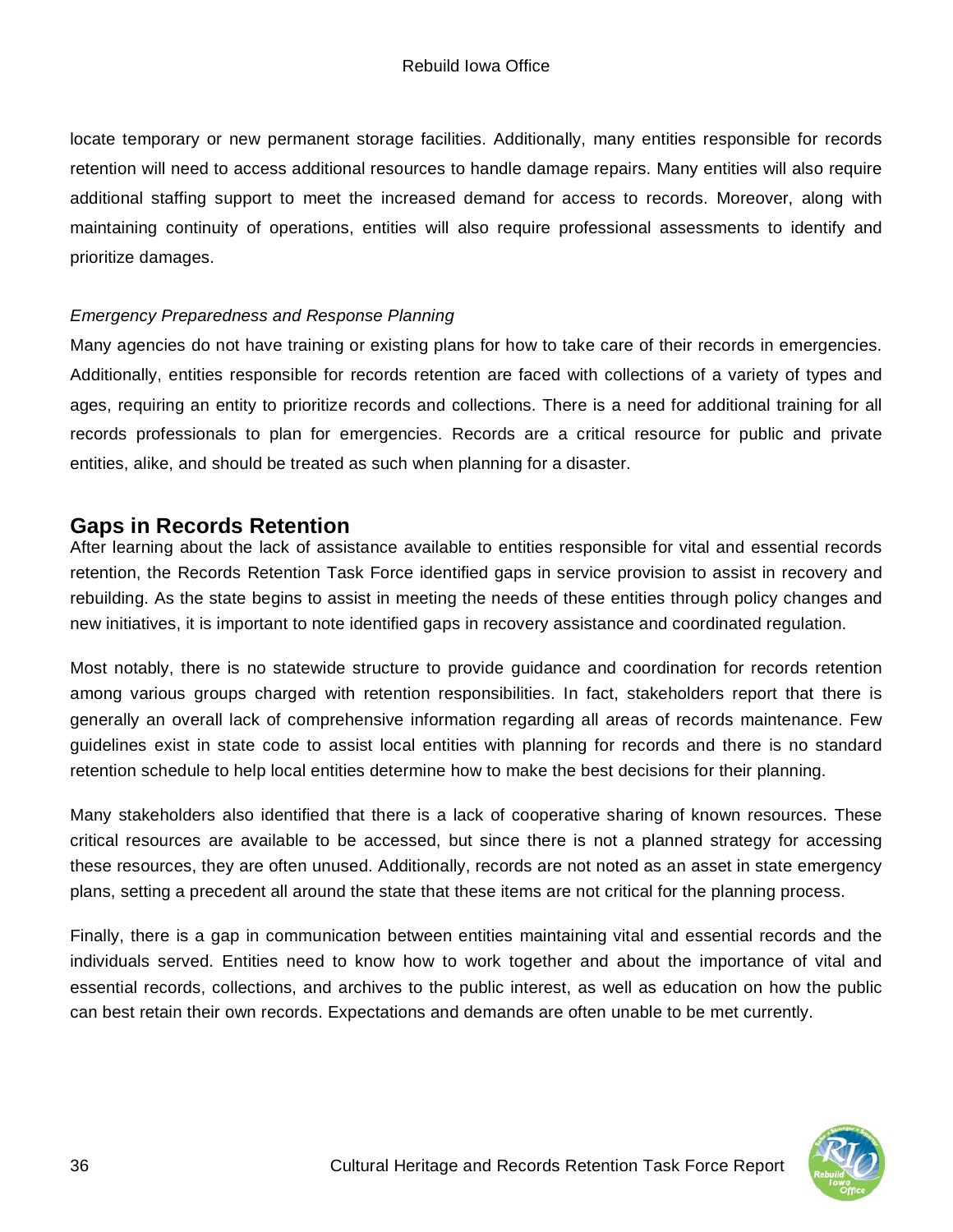## **Records Retention Recommendations**

Subject matter experts in the Records Retention Task Force noted that a good, effective, well-managed Records Management Program is essential for effective disaster preparation and response. To protect this valuable resource, the Records Retention Task Force recommends that the state of Iowa undertake certain efforts to meet the needs of public and private institutions around the state charged with the responsibility of records retention and the Iowans who count upon these vital and essential records. Recommendations are presented that address immediate, intermediate, and long-term issues facing records retention to make Iowa stronger, safer, and smarter in the future. The recommendations will each relate back to one of the three priority areas identified by the Task Force: education and communication support, continuity of operations support, and emergency preparedness and response planning. Each recommendation includes a brief narrative explanation and rationale, as well as proposed strategies that may be effective in implementing the recommendation.

- 1. The state should implement an effective Records Management Program.
	- All priorities. A well-planned Records Management Program is essential for planning for future disasters. It is important that the state lead and manage such an effort to ensure leadership, implementation, and quality. In the Program, records retention schedules need to be developed. Recognition that records can and should be destroyed when appropriate must also be stressed. A Records Management Program is also critical for continuity of operations, and provides a tool that entities can count upon when working through issues following a disaster. Finally, a standardized Records Management Program, designed and codified by the state will be an education and communication tool that can be used by all entities to "speak the same language" and learn about best practices for retaining records. This Program would take into account flexibility for local needs and customs.
	- Strategies:
		- o Conduct a comprehensive review of Iowa code concerning records retention and management.
			- Develop paper and electronic management standards statewide. The University of Wisconsin recently adopted a statewide electronic systems mandate for Regents Institutions that may serve as a model.
			- Provide an updated Records Retention Manual.
			- Develop standards for prioritizing documents and collections in a records retention schedule for all types of records.

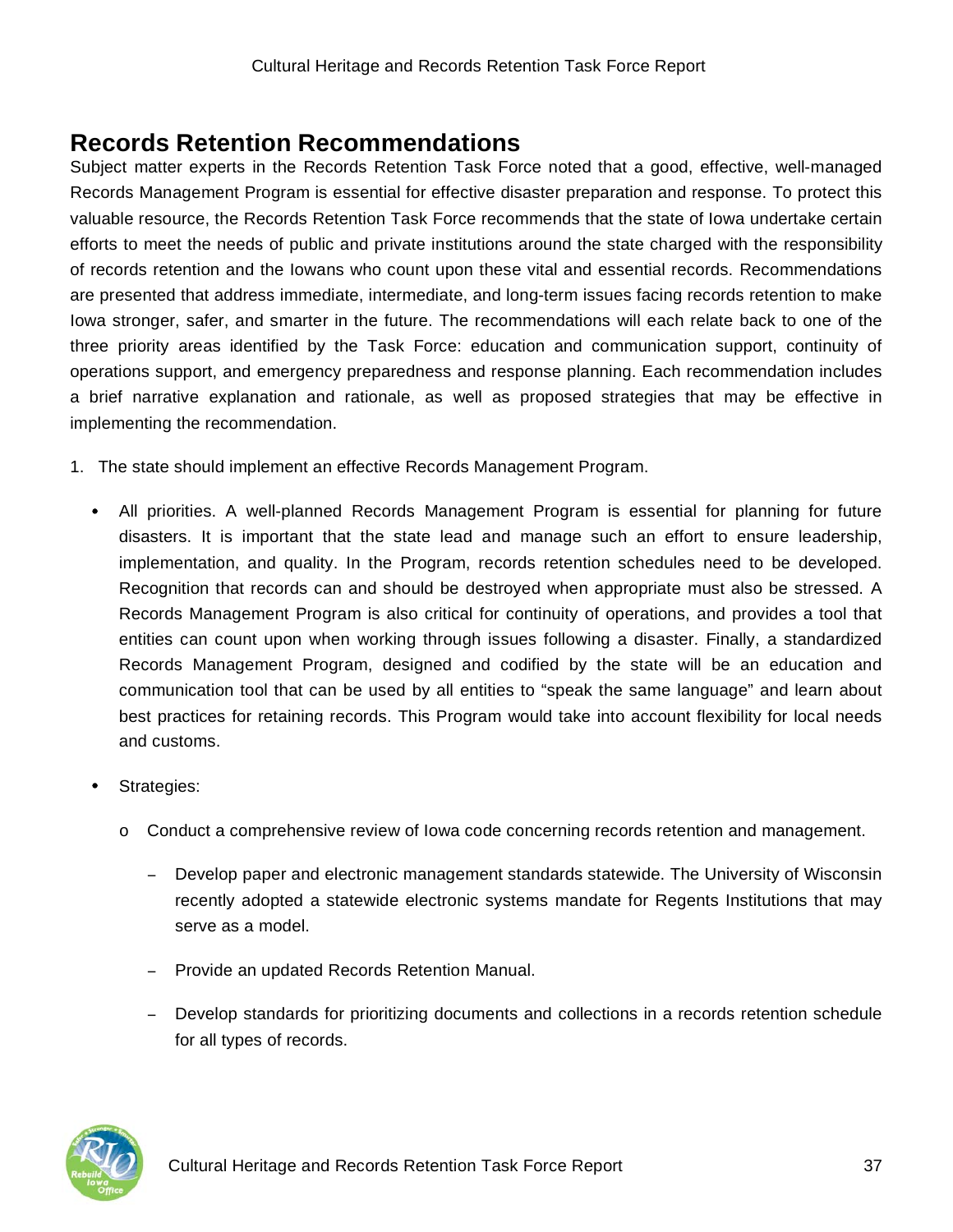- Provide clarifications for records definitions.
- Set requirements for proper Records Management Programs by establishing a policy that forbids the location of state records storage facilities within floodplains and providing resources to relocate those currently located in floodplains.
- Explore opportunities to allow trained professionals, especially those located in Regents institutions, in records recovery to offer assistance during state-declared emergencies.
- 2. The state should design and implement a communication plan educating the public on the importance of vital and essential records, collections, archives, photographs, and other items.
	- Education and communication support priority. Many outside entities and the public do not understand the importance of vital and essential records, until access to these records is compromised. Training is needed to educate regarding proper precautions and steps to maintain the integrity of records or plan for and mitigate possible damage to records during a disaster. It is recommended that the state take the lead in educating cities, counties, and private and nonprofit organizations in Iowa about proper records retention procedures and the importance of vital and essential records.
	- Strategies:
		- o Produce and disseminate public service announcements regarding the importance of vital and essential records planning for both institutions and individuals.
		- o Provide resources and staff support to design and administer specialized training for groups managing records, and collections, such as libraries, cities, and courts.
		- $\circ$  Design educational programs and materials for institutions working with the public on a regular basis. These organizations are on the front lines with the public and are a great resource for fostering an understanding within the public of records retention issues from an institutional and individual perspective.
- 3. The state should engage institutions charged with maintaining vital and essential records in emergency planning and preparedness.
	- Emergency preparation and response priority. In order to engage stakeholders in records retention and management and prepare and mitigate for future disasters, it is important to engage and train using a standardized curriculum. Entities with records retention responsibilities need formalized training in emergency preparedness and response due to the specialized requirements for

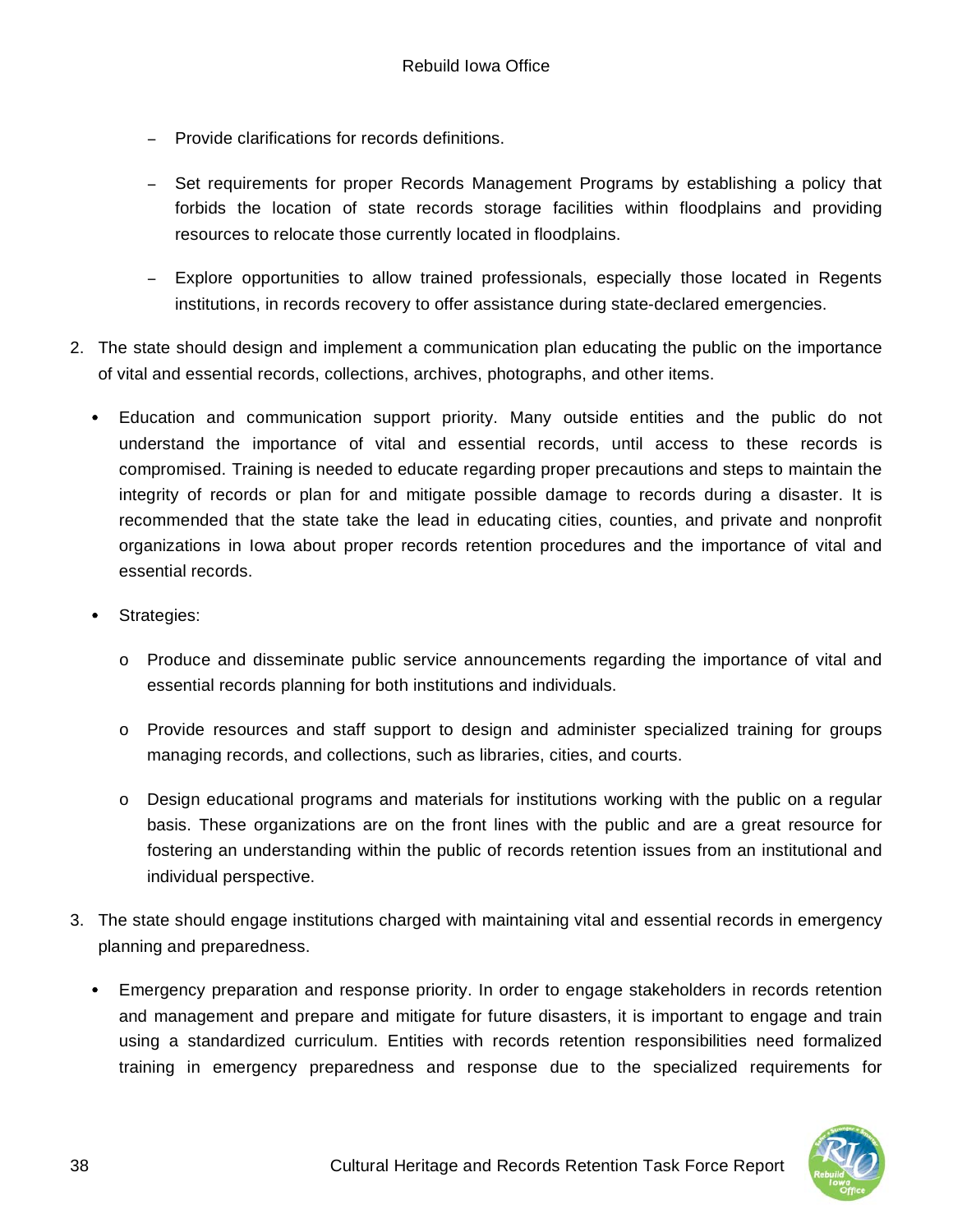responding to disasters involving records. Along with providing information in this formalized way, it is also important to recognize that each entity with records responsibilities is unique and, as such, specialized technical assistance will be needed to support individual organizations.

- Strategies:
	- o Conduct a statewide, state-sponsored emergency preparedness summit with unique tracks for each of the nine Task Forces. The summit would include opportunities for information-sharing and training resources for records professionals.
	- o Provide resources for trainings on best practices for emergency preparedness with staff from State Archives and other professionals. This may be accomplished on-the-ground or online.
	- o Form a statewide team to provide on-the-ground technical assistance in preparing and responding to disasters as it relates to records retention.
	- o Train county and municipal emergency management professionals on the need to include records retention in emergency preparedness plans. Encourage relationship-building between those responsible for records management and emergency management professionals.
	- o Explore a Technical Assistance Network (TAN) expansion. This program, funded with reverted funds from Historic Resource Development Program (HRDP) grant projects, provides consultants who provide an assessment of documentary collections, historic buildings, and museum collections and offers technical assistance to be used in developing HRDP grant applications.
- 4. The state should maximize and encourage opportunities for collaboration among in-state and out-ofstate entities and service providers to be called upon during emergencies.
	- Emergency preparation and response priority. Throughout Task Force discussions, the group continually noted the lack of available resources and expertise in the state. By fostering collaborations within the state and with surrounding states, entities can best meet emergency needs in a more timely and efficient manner than they would be able to do on their own.
	- Strategies:
		- o Design and implement Records Retention Crisis Response Teams similar to the EMAC system to focus on local level support. Provide support for emergency liability coverage so that assistance can be provided by out-of-state volunteer personnel. Such a response may include automatic mobilization of and resources for identified resources necessary to recover critical

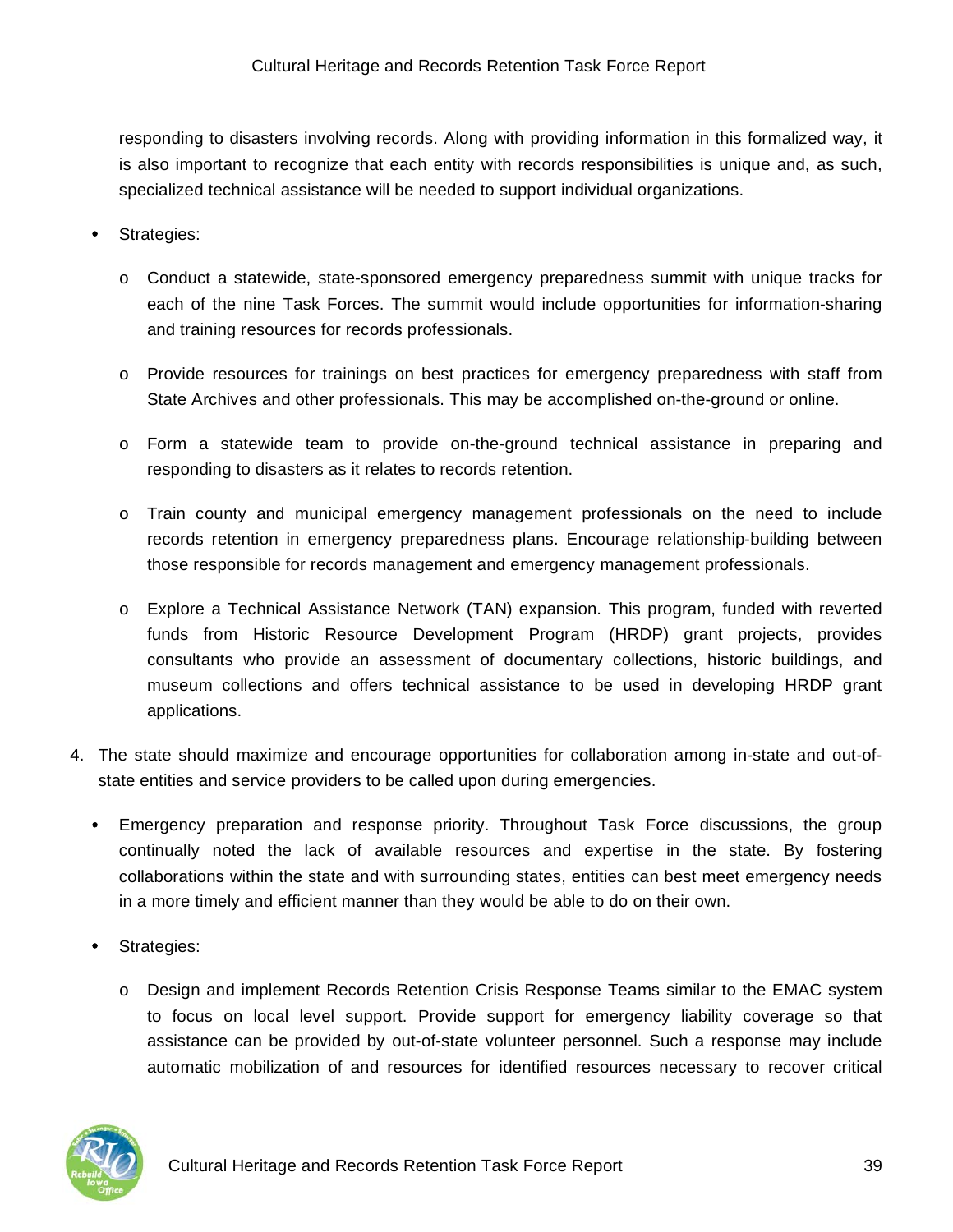records, like the records recovery lab at The University of Iowa and Iowa State University Library, when a state disaster declaration is issued.

- o Encourage records entities to participate in local emergency management planning.
- o Provide state-level support during disasters for records management assistance that includes a 24-hour hotline and the coordination of regional technical assistance teams. Liability issues must also be addressed so that experts may enter a disaster zone to recover records and collections. Work with Homeland Security Presidential Directive 12 on development of a certification program and chain of command policies.
- 5. The state should secure and coordinate resources for continuity of operations for libraries and other cultural institutions' records management.
	- Continuity of operations supports priority. Many entities have a variety of immediate needs that must be met in the first days following a disaster, including securing new locations, moving critical documents and restoring them as required, storing documents and equipment, and staffing. During these critical periods, all entities have a responsibility to the public they serve to continue services, even if service provision at this time may be quite costly. Some costs may be avoided by the sharing of resources and planning between entities statewide.
	- Strategies:
		- o Provide resources for transitional facility and storage space for collections and institutions during and immediately following emergency situations.
		- o Provide cooperative storage facilities regionally statewide. Explore opportunities to identify "safe grounds" for physical storage.
		- $\circ$  Facilitate employee sharing to meet staffing needs among agencies. This may be accomplished in conjunction with Iowa Workforce Development. Task Force members suggested creating a Works Progress Administration-style program that allows cultural workers to stay working by "swapping staffing" with other cultural institutions needing staff. Cultural organizations that are temporarily closed during recovery and rebuilding would lend idle employees to other cultural organizations, allowing them to complete productive work and learn new skills.
		- o Provide emergency resources for conservation labs, ensuring long-term preservation of records, documents, and collections.

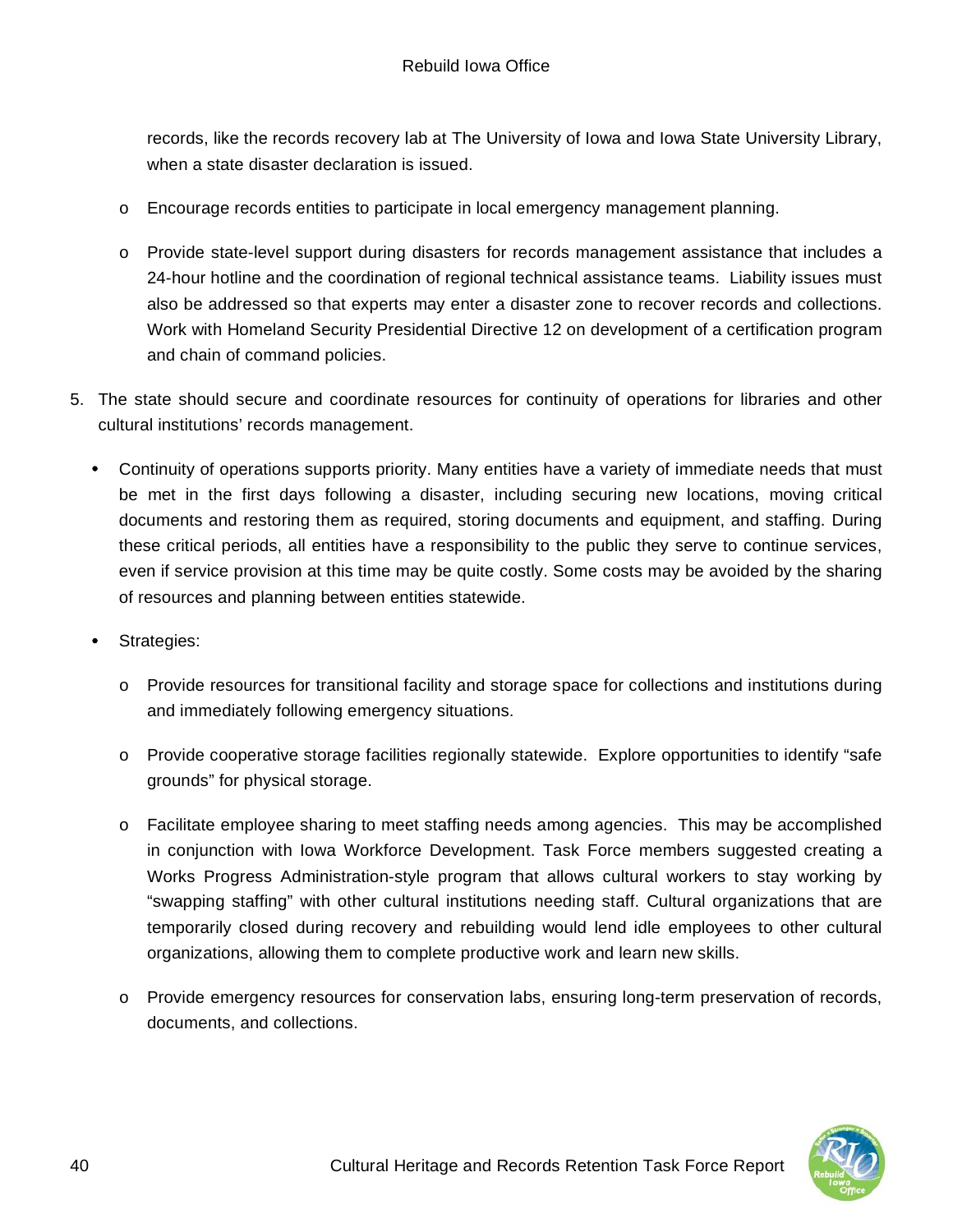- o Provide support for continuity of operations beyond the immediate post disaster periods, recognizing that replacing collections, repairing facilities, and restoring services take time.
- o Utilize formal state systems to coordinate grant applications and funding opportunities to mitigate competition among similar agencies for the same funding.
- o Establish regional archives offices to provide direct technical assistance and training. One suggestion included housing these offices at Community Colleges around the state.
- o Advocate for passage of the federal Preserving the American Historic Records Act (H.R.6056) and pass a legislative resolution in support.